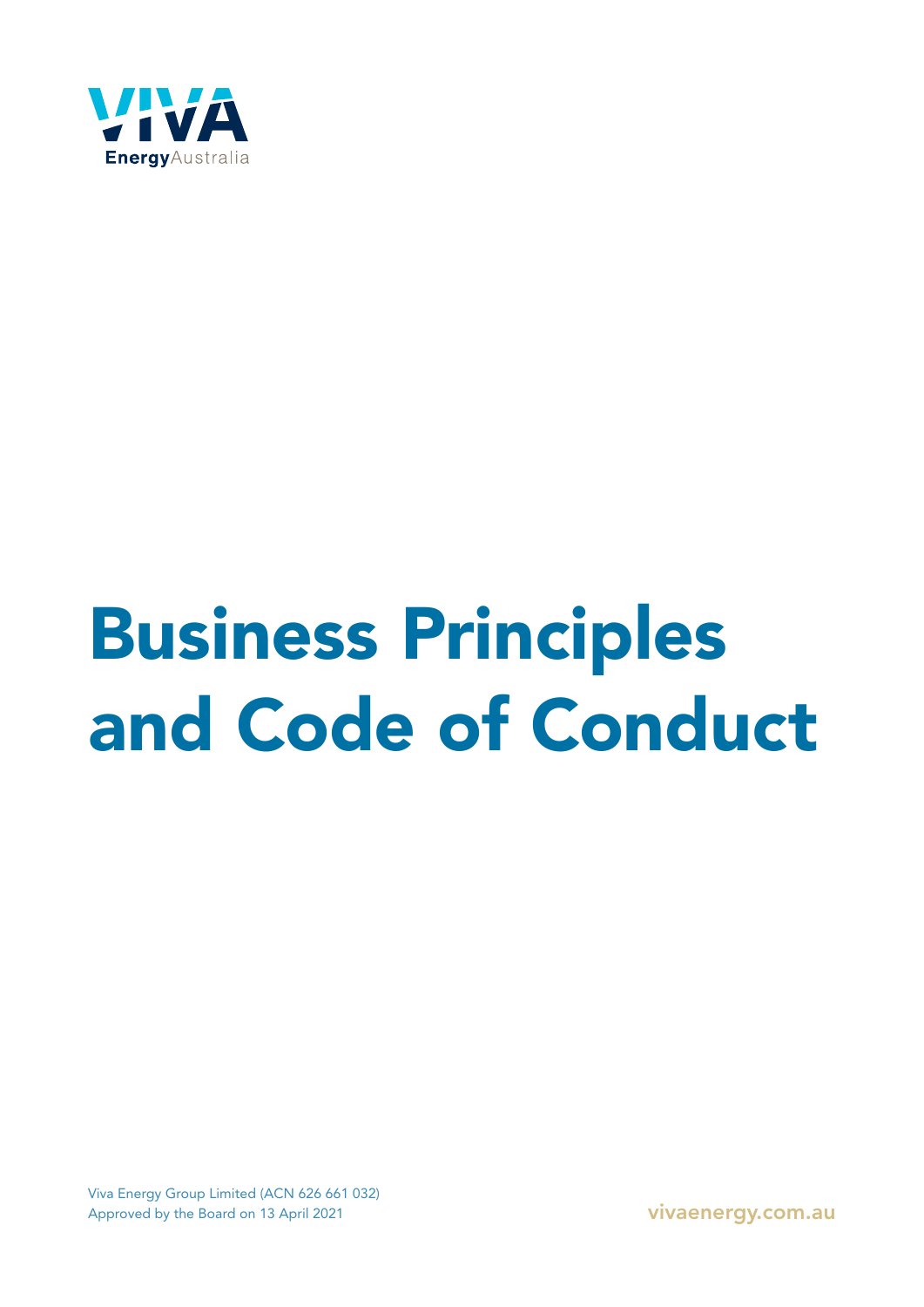# Contents

| <b>Message from the CEO</b>                 | 3  |
|---------------------------------------------|----|
| <b>Introduction</b>                         | 4  |
| The Viva Way, our values and our behaviours | 5. |
| <b>Review, amendment and publication</b>    | 6  |
| <b>Reporting Concerns</b>                   | 7  |
| <b>Business principles</b>                  | 8  |
| <b>Code of conduct</b>                      | 11 |
| Safeguarding information and assets         | 20 |
| <b>Communications</b>                       | 22 |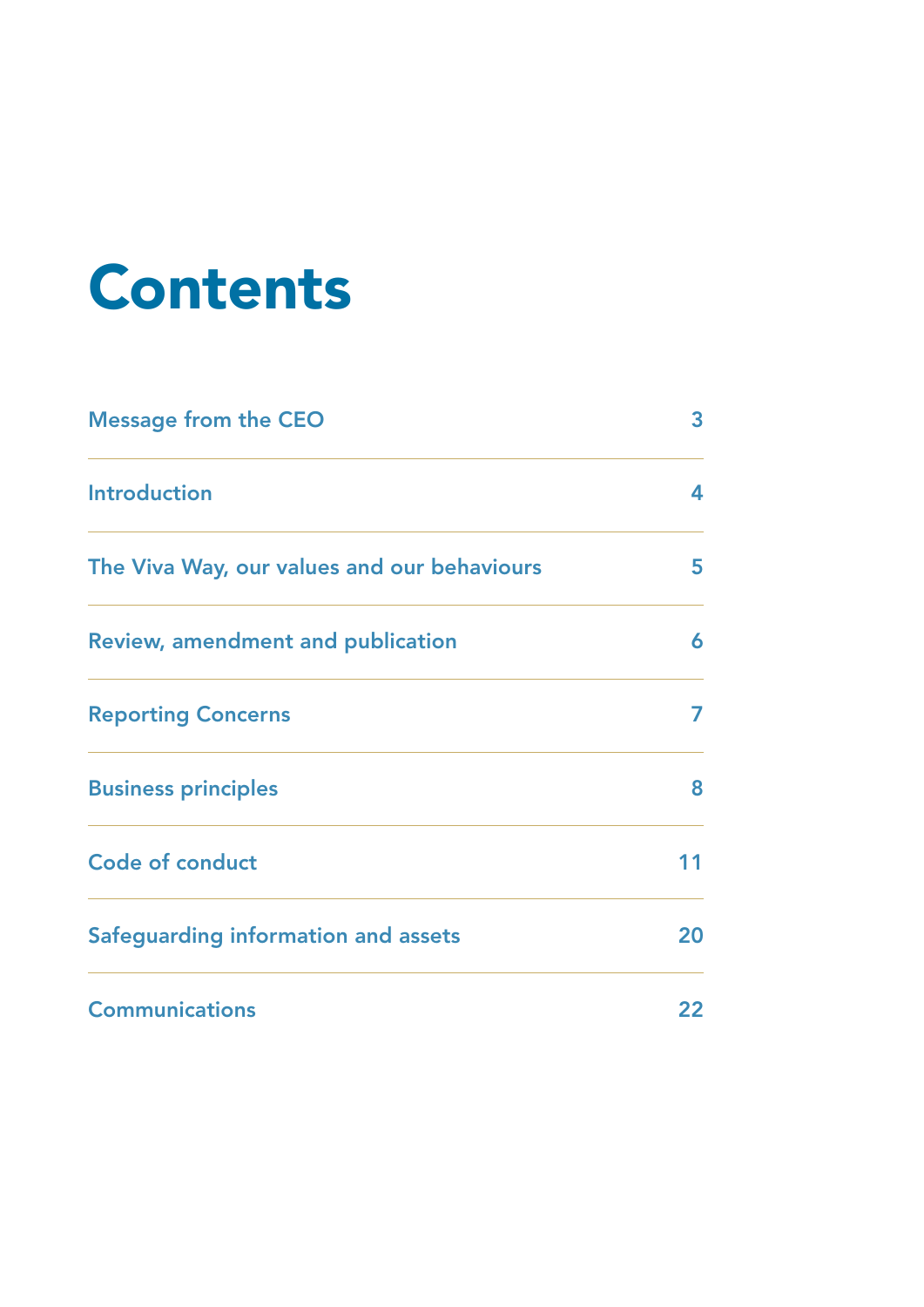# Message from the CEO

Our company has a long, proud history in Australia that began in 1901 when our first import terminal was established at Gore Bay. Since then we have grown to become a leading energy company that now supplies around a quarter of the country's liquid fuel requirements and makes a significant contribution to the nation's energy security.

The enviable reputation that we enjoy amongst our customers, business partners, stakeholders and broader community is the culmination of contributions from generations of employees and contractors who have represented the company and lived our values and culture in the way we have gone about building and growing this very successful business.

As the current custodians of this business, we have a collective responsibility to nurture and further this reputation for our own success and for future generations. The Business Principles and Code of Conduct clearly set out the values, behaviours and expectations which guide the way we carry out our work and conduct our business activities. Everyone is expected to be familiar with these expectations and ensure that their actions and behaviour reflect these at all times.

The Business Principles and Code of Conduct are fundamental to how we conduct our business and living by them is crucial to our continued success.

Scott Wyatt CEO, Viva Energy Group Limited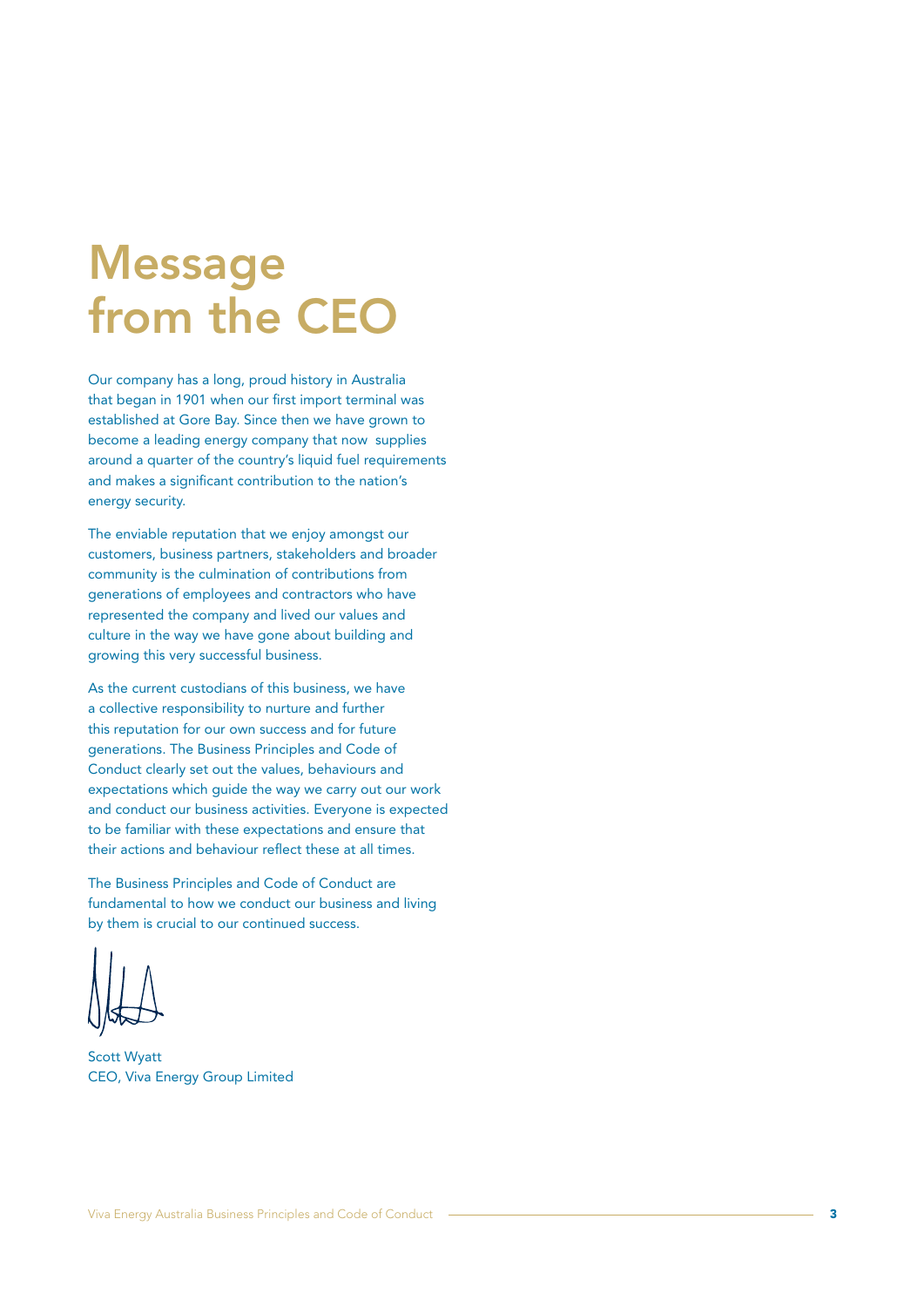# Introduction

The Viva Energy Business Principles and Code of Conduct are fundamental to how we conduct our business, and living by them is crucial to our success. They reflect our core values of integrity, responsibility, curiosity, commitment and respect and set out the key principles and behaviours that apply to the conduct and operations of all Viva Energy companies. Understanding and living by these values and principles, and meeting the intention and spirit of the Business Principles and Code of Conduct is the responsibility of all team members.

The Code of Conduct describes the company expectations of your behaviour, setting out the boundaries within which every Viva Energy team member must operate every day in the workplace at all times. Every team member (including directors and senior executives) in every entity of the Viva Energy group and in every joint venture company under Viva Energy control must follow the Code of Conduct. Contract team members must also follow the Code of Conduct. Contractors or consultants who are our agents or working on our behalf or in our name, through outsourcing of services, processes or any business activity, will be required to act consistently with the Code of Conduct when acting on our behalf. Independent contractors or consultants will be made aware of the Code of Conduct as it applies to our team in their dealings with them. Joint venture companies not under Viva Energy control are encouraged by Viva Energy to adopt similar principles and standards.

> Viva Energy Group Limited (the Company) and its directly or indirectly wholly-owned subsidiaries (together, Viva Energy) are separate and distinct entities. However, in this publication, the collective expression "Viva Energy" may be used for convenience when reference is made in general to entities in the Viva Energy group. Likewise, the words "we", "us", "our" and "ourselves" are used in some places to refer to the entities in the Viva Energy group in general. These expressions are also used where no useful purpose is served by identifying any particular company or companies.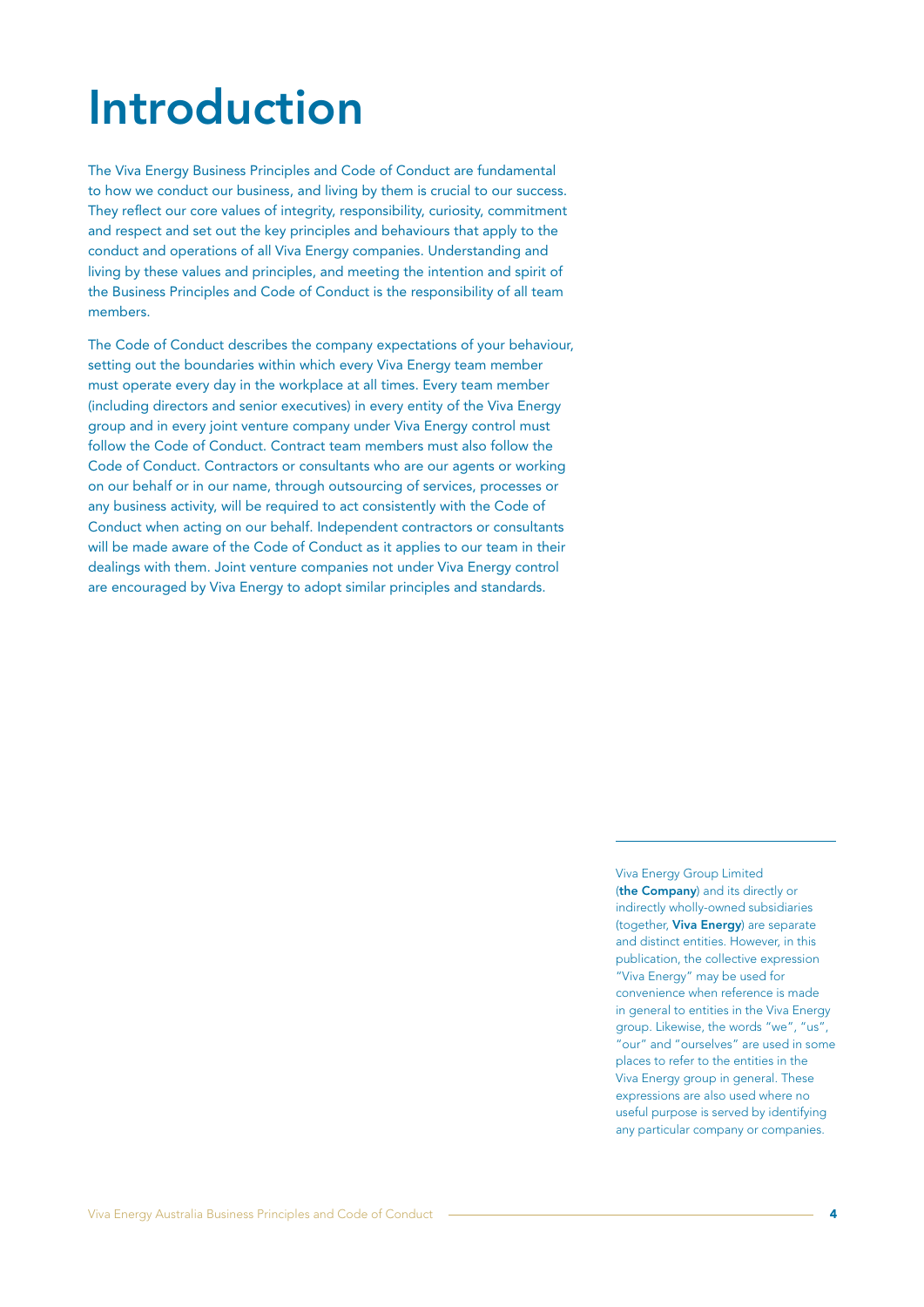# The Viva Way

The Viva Way, encompasses the values and behaviours which support and sustain our culture and create the way we work. While our goals give us clarity on 'what' we will deliver, our values and behaviours define 'how' we go about it 'the Viva Way', by setting the standard and guiding our actions and decision making.

# Our values

Our values are the foundation of how we operate at Viva Energy.

Integrity – the right thing always Responsibility – safety, environment, our communities Curiosity – be open, learn, shape our future Commitment – accountable and results focused Respect – inclusiveness, diversity, people

# Our behaviours

Our behaviours are what set us apart. Closely linked to our values they keep us focused on our priorities and help us to work together and deliver for our customers.

We aim to create mutual value with our customers by being curious, understanding their needs and working together. We call this being 'Customer Obsessed'.

We innovate together and challenge respectfully to create an inclusive environment where we are 'Better Together'.

We embrace accountability, prioritise what matters and push the boundaries. This allows us to 'Deliver Amazing Results'.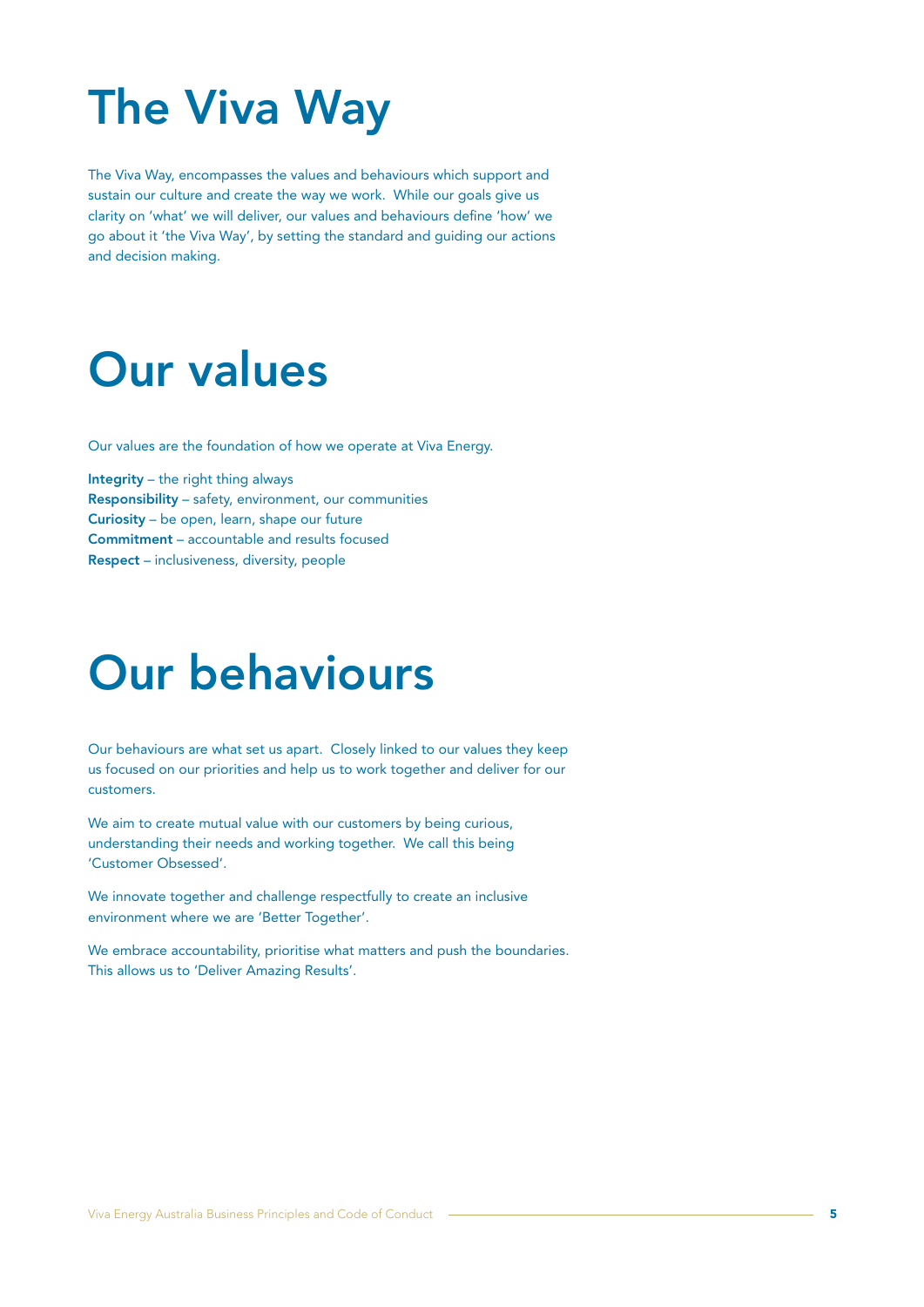# Review, amendment and publication

Senior management of Viva Energy is responsible for drafting, reviewing and making recommendations to the Board with respect to the Business Principles and Code of Conduct. The Business Principles and Code of Conduct will be reviewed at least once every three years or as often as deemed necessary to ensure they remain effective and relevant to the current needs of the Company.

The Board is responsible for approving the Business Principles and Code of Conduct and may make changes from time to time by resolution.

The Business Principles and Code of Conduct will be made available on the Viva Energy website.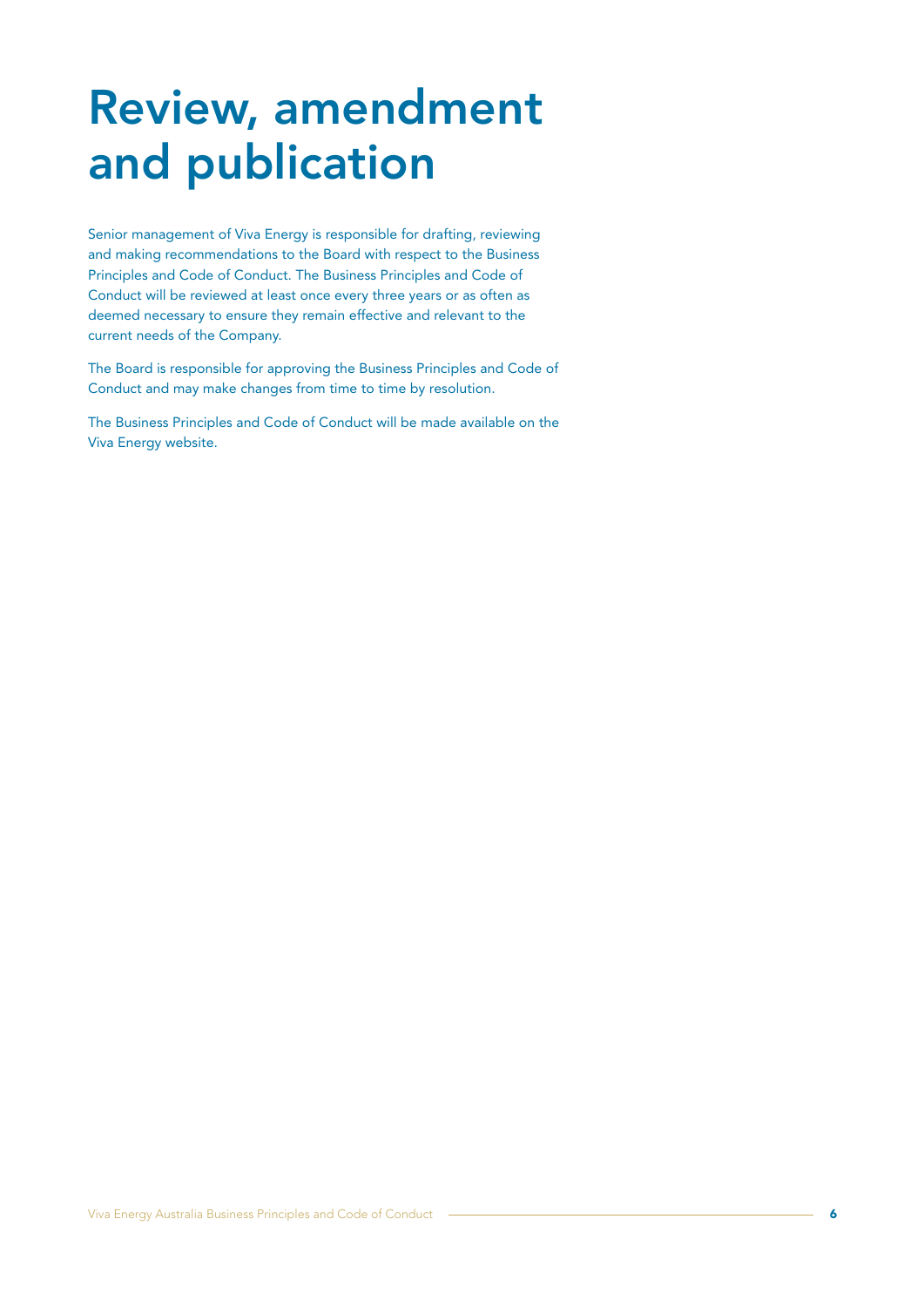# Reporting concerns

You must immediately report any suspected or actual contravention of the Code of Conduct. To make such a report or to otherwise raise concerns or seek advice you can speak to:

- your line manager, or supervisor;
- the Viva Energy Head of Internal Audit, Chief Business Development and Sustainability Officer, or General Manager, People & Culture;
- any other senior Viva Energy person with whom you feel comfortable to have such a conversation, or to whom you could send an email or letter, e.g. a representative from the people & culture, health safety, security and environment (HSSE) or legal teams; or
- the Viva Energy Stopline (anonymously if you prefer), via:
	- 1. Phone 1300 30 45 50 (8am to 8pm (AEST) Monday to Friday)
	- 2. Email vivaenergy@stopline.com.au
	- 3. Web vivaenergy.stoplinereport.com
	- 4. Fax Viva Energy Australia c/o The Stopline +61 3 9882 4480
	- 5. Post Viva Energy Australia c/o The Stopline, Locked Bag 8, Hawthorn VIC 3122

The Viva Energy Stopline is an independent and confidential service to receive information relating to improper conduct and supports the Business Principles and Code of Conduct.

Individuals calling the Viva Energy Stopline will talk in confidence to an experienced and independent operator. Reported concerns will be logged and handled in accordance with case management and investigation guidelines. Questions will be channelled to the appropriate people who can answer them.

Reports will be handled in accordance with Viva Energy's Whistleblower Policy.

# Monitoring compliance

Reports on the number and type of reported breaches of the Code of Conduct, together with the results of investigations conducted will be provided to:

- the CEO (or their delegate), the Chief Business Development and Sustainability Officer, the Head of Internal Audit, Chief People & Technology Officer and General Manager, People & Culture on a regular basis; and
- the Audit and Risk Committee at least every six months.

The Board will be promptly informed of any material breaches of the Code of Conduct by a director or senior executive and any other material breaches of the Code of Conduct that call into question the culture of the Company.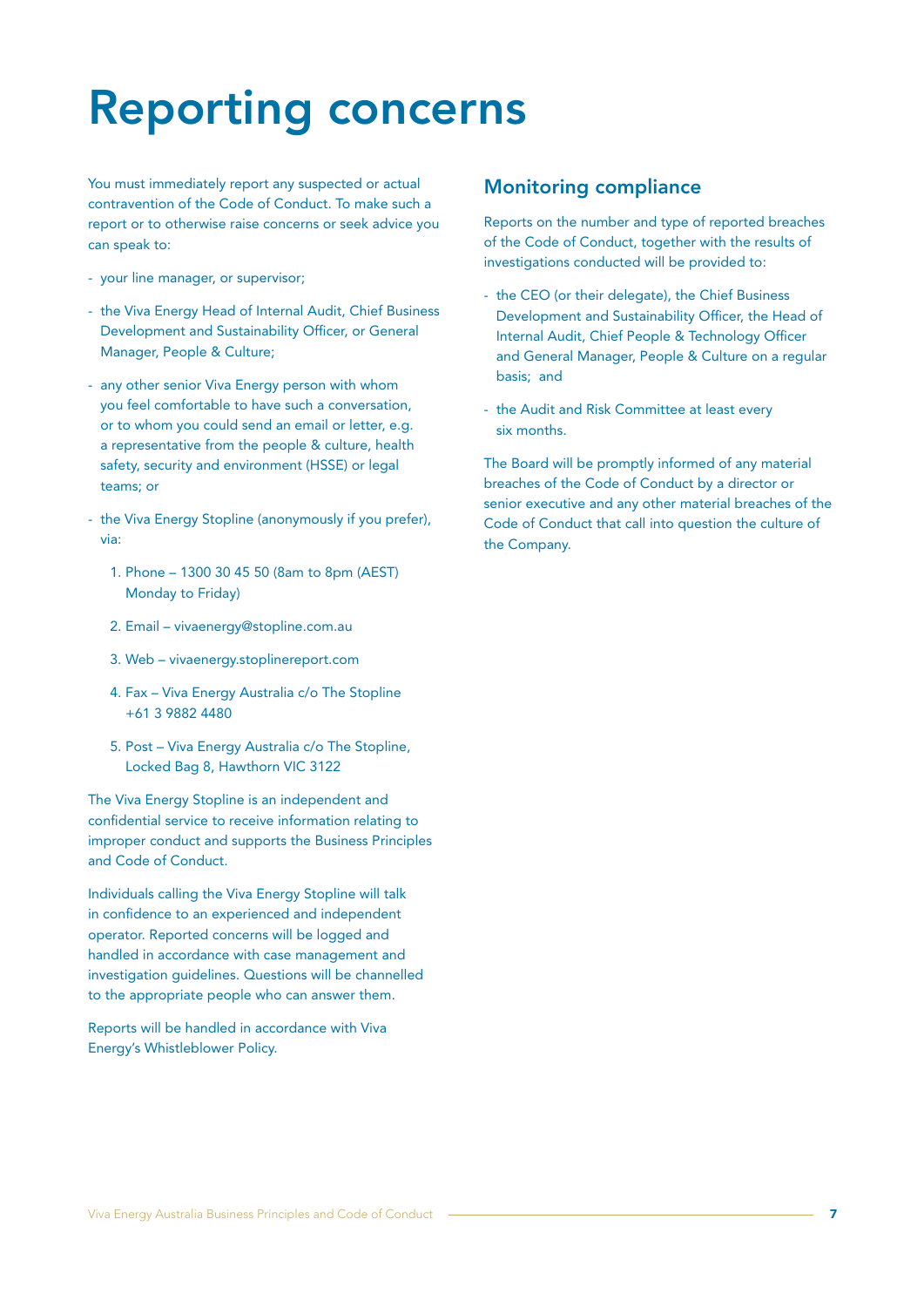# Business principles

# Sustainable development

At Viva Energy, everything we do is driven by our purpose to help people reach their destination, including our employees, customers, business partners and investors. Our objective is to achieve this in a way that contributes to positive sustainability outcomes, and is aligned with our values: Integrity, Responsibility, Curiosity, Commitment and Respect. As part of our Business Principles, we commit to balancing short-term needs and interests with those of future generations, and integrating economic, environmental and social considerations into business decisionmaking. We recognise the complex global challenge posed by climate change and acknowledge we have a responsibility to minimise emissions and participate in the lower carbon energy transition.

We are open and transparent about our sustainability performance and progress through the preparation of an annual Sustainability Report.

# Responsibilities

Viva Energy companies recognise five areas of responsibility. It is the duty of the Board and management to continuously assess the priorities and discharge these responsibilities on the basis of that assessment.

#### (a) To shareholders

To protect shareholders' investments, and provide a long-term return that is comparable with other leading companies of a like nature in Australia.

#### (b) To customers

To win and maintain customers by developing and providing products and services which offer value in terms of price, quality, safety and environmental impact, and which are supported by the requisite technological, logistics, environmental and commercial expertise.

#### (c) To team members

To respect the human rights of our team members and to provide them with safe working conditions and competitive terms and conditions of employment. To promote the development and best use of the talents of our team members; to create an inclusive work environment where every team member has an equal

opportunity to develop their individual skills and talents. To encourage the involvement of and consultation with team members in the planning and direction of their work; to provide them with channels to report concerns. For more information, see the "Discrimination and Equal opportunity" and "Harassment, including sexual harassment and bullying" sections of the Code of Conduct. We recognise that commercial success depends on the full commitment of all team members.

#### (a) To those with whom we do business

To seek mutually beneficial relationships with contractors, suppliers and joint venture partners and to promote the application of the business or equivalent principles in such relationships. The ability to promote the Business Principles effectively will be an important factor in the decision to enter into or remain in such relationships.

#### (b) To society

To conduct business as responsible corporate members of society, to comply with applicable laws and regulations, to support fundamental human rights in line with the legitimate role of business, and to give proper regard to health, safety, security, the environment and community.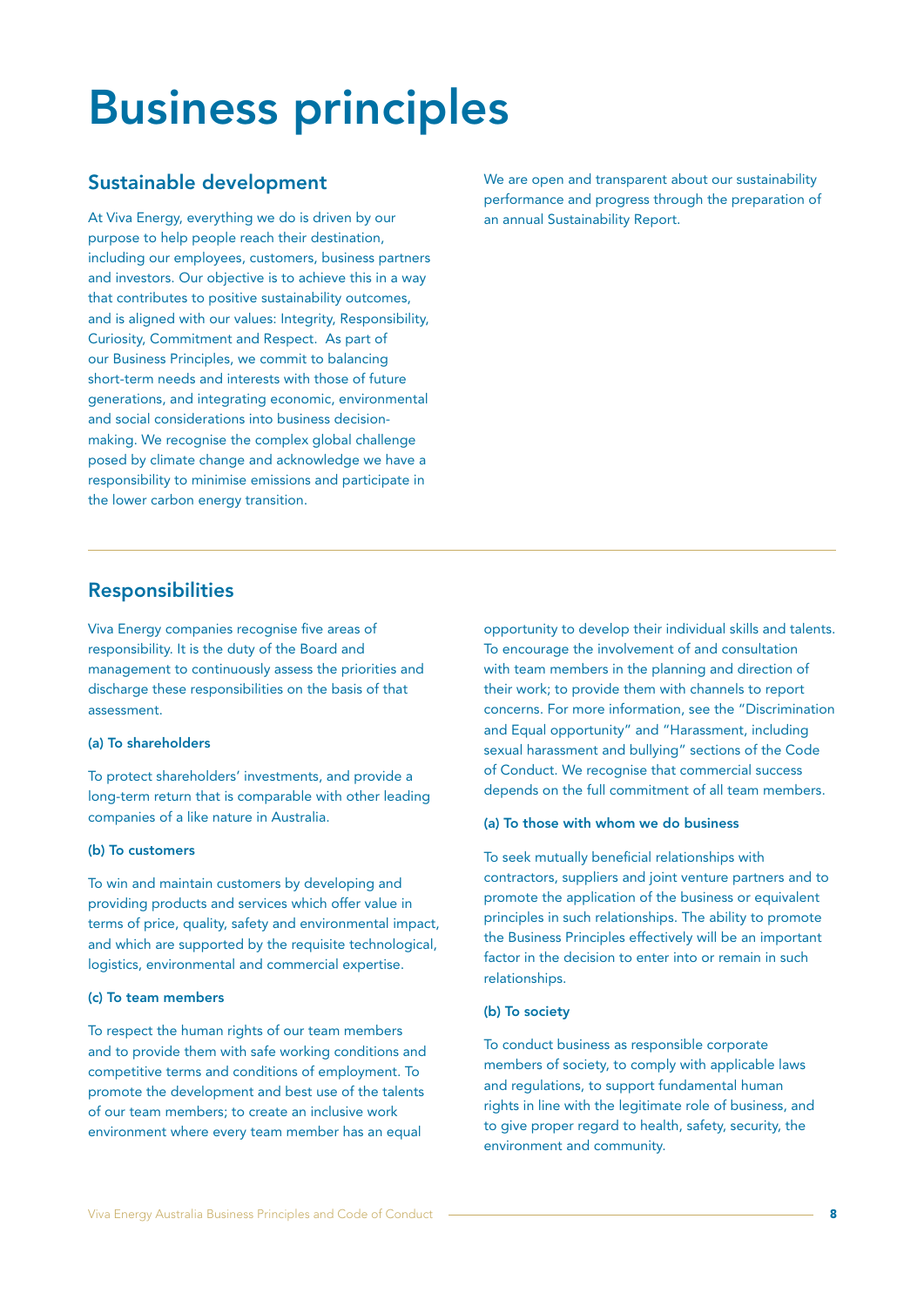# Principle 1 – Economic

Long-term profitability is essential to achieving our business goals and to our continued growth. It is a measure both of efficiency and of the value that customers place on Viva Energy products and services. It supplies the necessary corporate resources for the continuing investment that is required to develop and produce future energy supplies to meet customer needs. Without profits and a strong financial foundation, it would not be possible to fulfil our responsibilities.

Criteria for investment and divestment decisions should include sustainable development considerations (economic, social and environmental) and an appraisal of the risks of the investment.

### Principle 2 – Competition

Viva Energy supports free enterprise. We seek to compete fairly and ethically and within the framework of applicable competition laws. We will not prevent others from competing freely with us. For more information, see the "Competition law" section of the Code of Conduct.

# Principle 3 – Business integrity

Viva Energy insists on honesty, integrity and fairness in all aspects of our business and expects the same in our relationships with all those with whom we do business. The direct or indirect offer, payment, soliciting or acceptance of bribes in any form is unacceptable.

Facilitation payments must not be made. Team members must declare to their employing company potential conflicts of interest. All business transactions on behalf of an entity in the Viva Energy group must be reflected accurately and fairly in the accounts of the relevant entity in accordance with established procedures, and are subject to audit and disclosure. For more information, see the "Fighting corrupt practices" section of the Code of Conduct.

# Principle 4 – Political activities

#### (a) Of companies

Viva Energy acts in a socially responsible manner in pursuit of our legitimate commercial objectives. Viva Energy does not make payments to political parties, organisations or their representatives, nor do we take part in party politics. However, when dealing with governments, Viva Energy has the right and the responsibility to make our position known on any matters, which affect us, our team members, our customers, our shareholders or local communities, in a manner which is in accordance with our values and these Business Principles. For more information, see the "Political activities and payments" section of the Code of Conduct.

#### (b) Of team members

Where individuals wish to stand for election to public office or engage in civic causes or lobbying, they will be given the opportunity to do so provided this does not give rise to a conflict of interest or an impression that the team member's position has the support or approval of Viva Energy. For more information, see the "Conflicts of interest" section of the Code of Conduct.

# Principle 5 – Health, safety, security and the environment

Viva Energy has a systematic approach to health, safety, security and environmental management in order to achieve continuous performance improvement. To this end, Viva Energy manages these matters as critical business activities, sets standards and targets for improvement, and measures, appraises and reports performance externally. We continually look for ways to reduce the environmental impact of our operations, products and services. For more information, see the "Health, safety and environment" section of the Code of Conduct.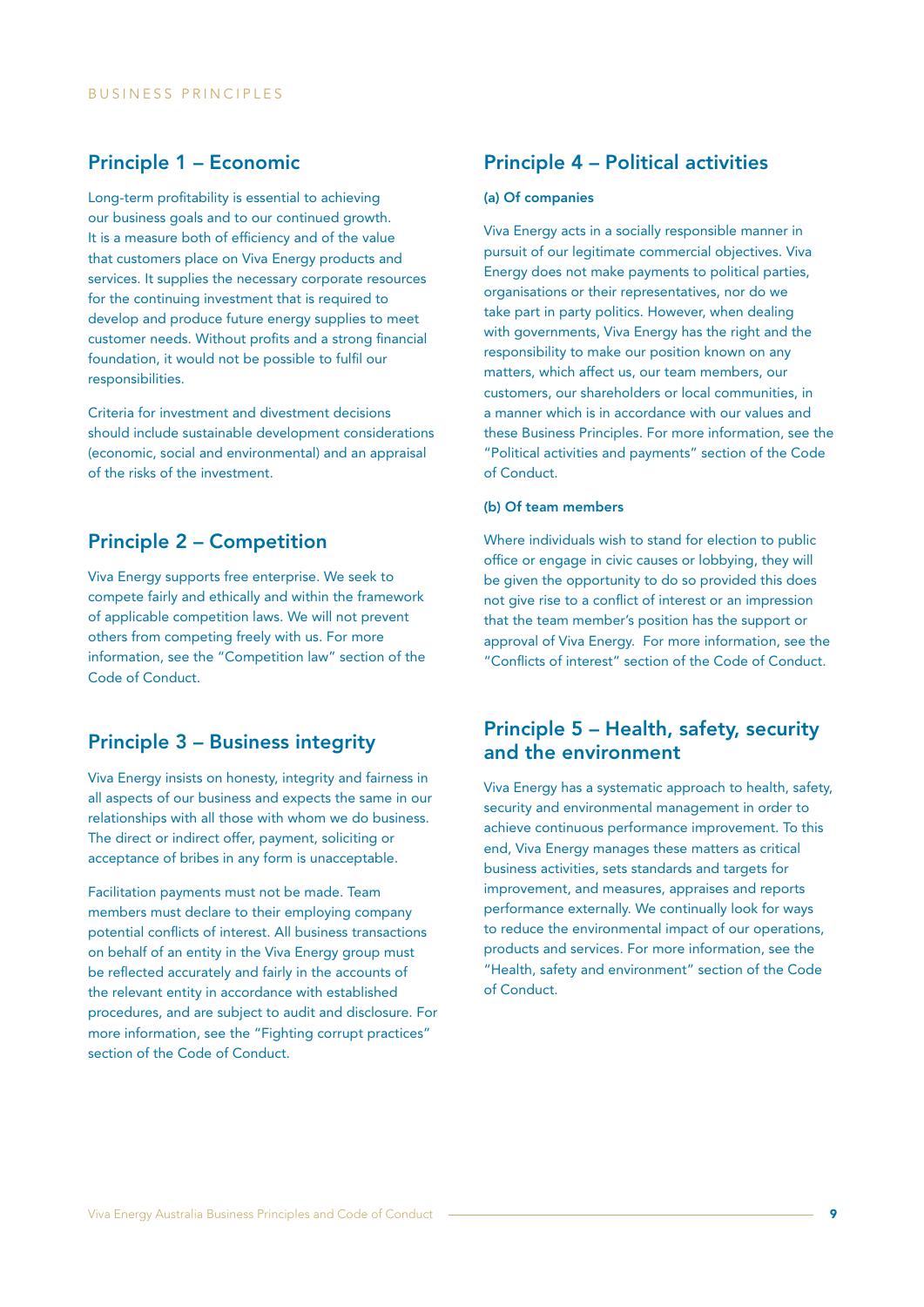# Principle 6 – Local communities

Viva Energy aims to be a good neighbour. We manage the social impacts of our business activities carefully and work with others to enhance the benefits to local communities, and seek to mitigate any negative impacts from our activities. In addition, Viva Energy takes a constructive interest in societal matters, directly or indirectly related to our business.

# Principle 7 – Communication and engagement

Viva Energy recognises that regular dialogue and engagement with our stakeholders is essential. We are committed to the reporting of our performance by providing relevant information to legitimately interested parties, subject to any overriding considerations of business confidentiality and associated regulatory obligations. In our interactions with team members, business partners and local communities, we seek to listen and respond to them honestly and responsibly.

### Principle 8 – Compliance

Viva Energy complies with all applicable laws and regulations of the countries in which we operate.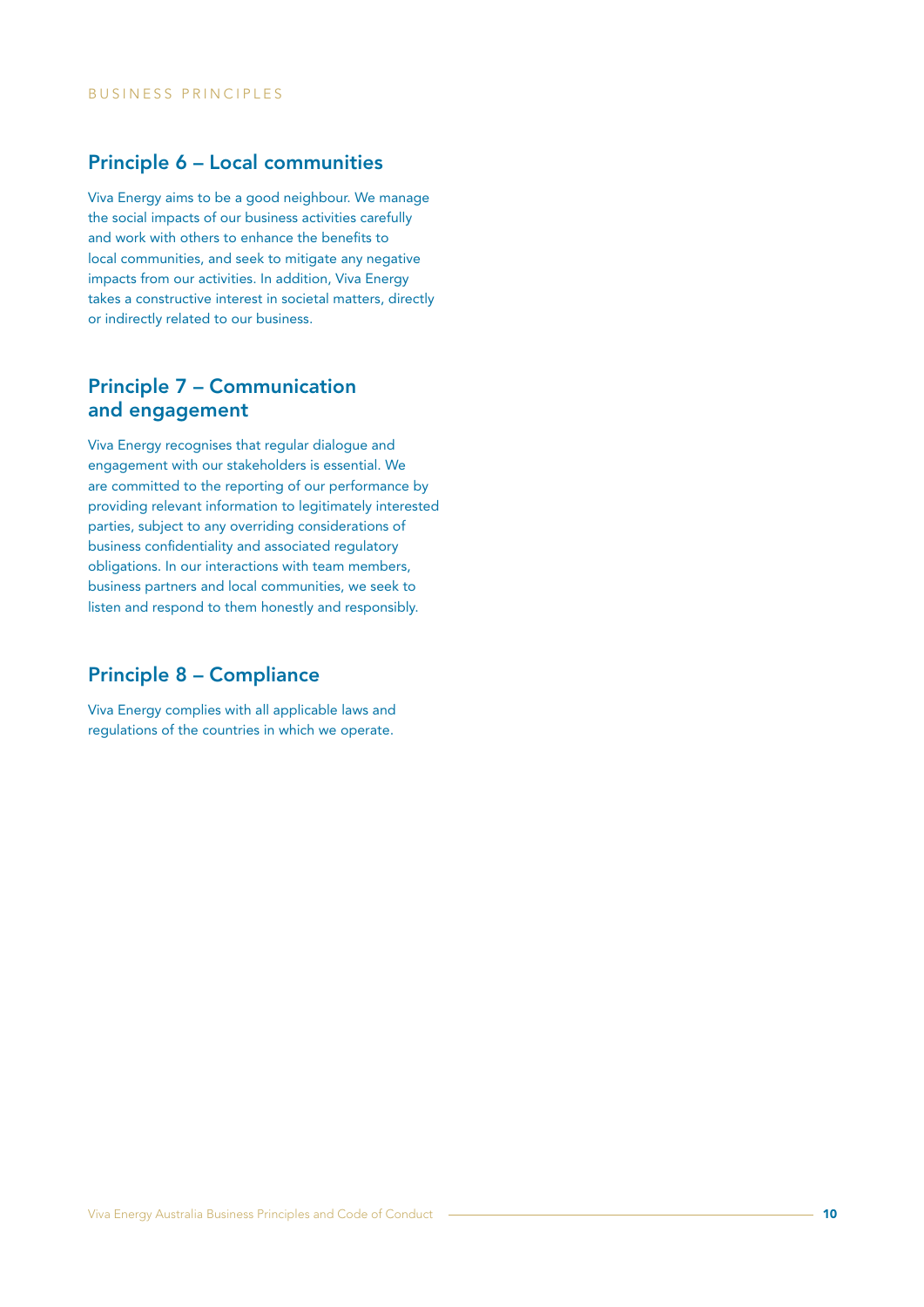# Code of conduct

# PROVIDING A SAFE AND INCLUSIVE WORKPLACE

Viva Energy is founded on 'The Viva Way' and promotes a culture based on integrity, responsibility, curiosity, commitment and respect. We are committed to ensuring all team members have the capability and right to a fair, safe and productive environment where they can develop to their full potential.

# Health, safety, security and environment

At Viva Energy we believe every incident is preventable and are committed to pursuing the goal of no harm to people and protecting the environment. We call this "Goal Zero".

The Viva Energy HSSE Policy (HSSE Policy) and HSSE management systems set out expectations and requirements for managing the impacts of our operations and projects on team members, contractors, visitors, customers and the environment.

This is a systematic approach to the management of HSSE matters and is designed to deliver compliance and to achieve continuous improvement.

#### (a) Your responsibility

You must understand and follow the policies, procedures and rules that govern the work you are required to perform, and must not deviate from these without explicit approval from your supervisor or manager. Do not perform any operational activity unless you are adequately trained and/or supervised and fit for work. This extends both to team members and to contractors working under Viva Energy's operational control.

#### (b) How you can do the right thing

- Take reasonable care of the health and safety of yourself and others.
- Ensure that you are fit for work. This means that you are in a state, both physically and psychologically, to perform tasks assigned to you competently and in a manner that does not compromise your own health and safety or that of others.
- Understand and plan your tasks and discuss how these will be safely undertaken.
- Always follow Viva Energy's applicable policies and guidelines, including in relation to HSSE matters.
- Intervene or stop work any time if you are concerned about the safety of yourself or others.
- Have the courage to accept an intervention from others.
- Comply with safe work practices and the direction given by your supervisor to avoid injury to yourself, others and to reduce negative impacts to the environment, plant, equipment and our reputation.
- Be qualified to undertake the work and use the required personal protective equipment and clothing. Do not misuse or interfere with any safety equipment.
- Report all incidents and near misses as soon as possible to share learning and prevent recurrence. Report all known or observed hazards to your supervisor or managers.

# Discrimination and Equal Opportunity

Viva Energy's employment-related decisions will be based on relevant qualifications, merit, performance and other job- related factors. We will not tolerate unlawful discrimination relating to employment or otherwise.

Viva Energy has a Human Rights Policy, which sets out the rules applicable to employees and representatives of the Viva Energy group.

Under federal and state legislation, unlawful discrimination occurs when someone, or a group of people, is treated less favourably than another person or group because of their race, colour, national or ethnic origin; sex, pregnancy or marital status; breastfeeding; age; disability; religion; sexual orientation; gender identity or intersex status; trade union activity; or some other characteristic specified under anti-discrimination or human rights legislation.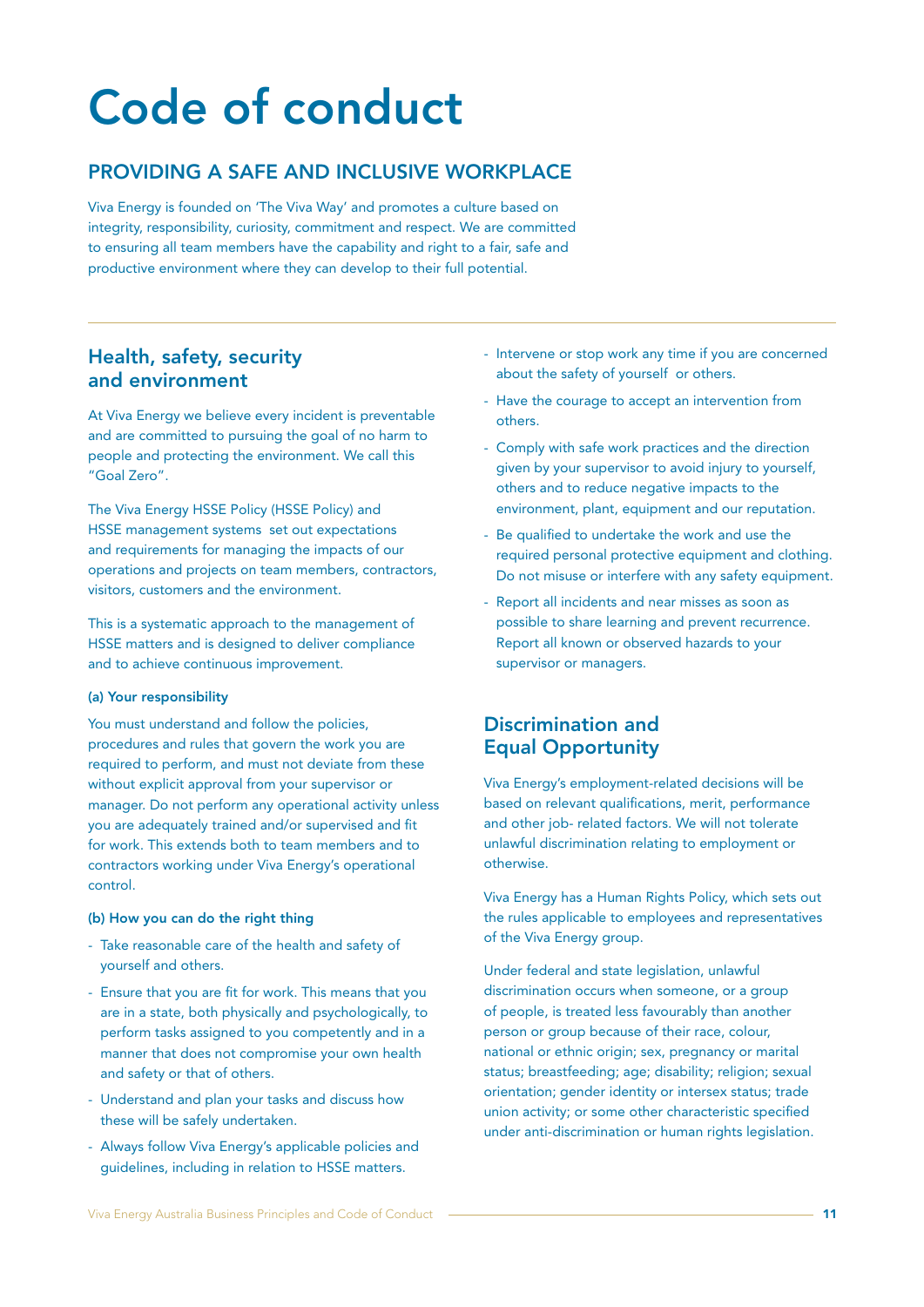#### (a) Your responsibility

Respect everyone you deal with and behave fairly towards them according to the values of integrity, responsibility, curiosity, commitment and respect and the Viva Energy Business Principles. You should understand the value of diversity and never discriminate.

#### (b) How you can do the right thing

- You should base hiring, evaluation, promotion, training, development, discipline, compensation and termination decisions on qualifications, merit, performance, behaviours and business considerations only.
- Do not discriminate according to race, colour, religion, age, gender, sexual orientation, marital status, physical features, disability, ethnic origin, nationality, parental status or status as a carer, pregnancy or potential pregnancy, industrial activity or inactivity, political belief or activity, or any other unlawful grounds.

### Harassment, including sexual harassment and bullying

Discrimination, sexual or other forms of harassment and bullying is unlawful under both federal and state legislation and such conduct is absolutely unacceptable.

This includes conduct at Viva Energy workplaces in the course of conducting our operations, which includes when working remotely, as well as at events and locations associated with work, such as conferences and training, restaurants for work events, hotels for work travel and office celebrations.

Viva Energy will not tolerate sexual or other forms of harassment, nor any other action, conduct or behaviour that is humiliating, intimidating or hostile. These aims and other commitments are included in the Viva Energy Human Rights Policy, which sets out the rules applicable to employees and representatives of the Viva Energy group

#### Harassment

Harassment is conduct that makes another person feel intimidated, insulted or humiliated because of their race, colour, national or ethnic origin; gender; disability; sexual orientation; or a characteristic specified under anti-discrimination or human rights legislation. The conduct can be physical, spoken or written (including email and on social media). It can include behaviour such as belittling, making unreasonable demands, telling insulting jokes; making derogatory comments or taunts about particular groups or an individual's personal characteristics. A one-off incident can constitute harassment.

#### Sexual harassment

Sexual harassment is any unwanted or unwelcome sexual behaviour where a reasonable person would have anticipated the possibility that the person harassed would feel offended, humiliated or intimidated. Unwanted sexual behaviour is subjecting a person to any act of physical intimacy, or making a comment verbally or in writing that has sexual connotations to or about a person in their presence. The motivations or understanding of the harasser are irrelevant – it does not matter if he/she believes that the behaviour is welcome.

#### Bullying

Bullying is repeated unreasonable behaviour towards an individual or group which intimidates, offends, degrades or humiliates. It can range from obvious verbal or physical assault to subtle psychological abuse such as undermining delivery of work by deliberating withholding information needed for effective work performance.

#### (a) Your responsibility

You should understand and comply with Viva Energy's requirements not to engage in behaviour that may amount harassment (including sexual harassment), discrimination and bullying.

Treat others with respect and avoid situations that may be perceived as inappropriate. Challenge someone if you find their behaviour hostile, intimidating or humiliating.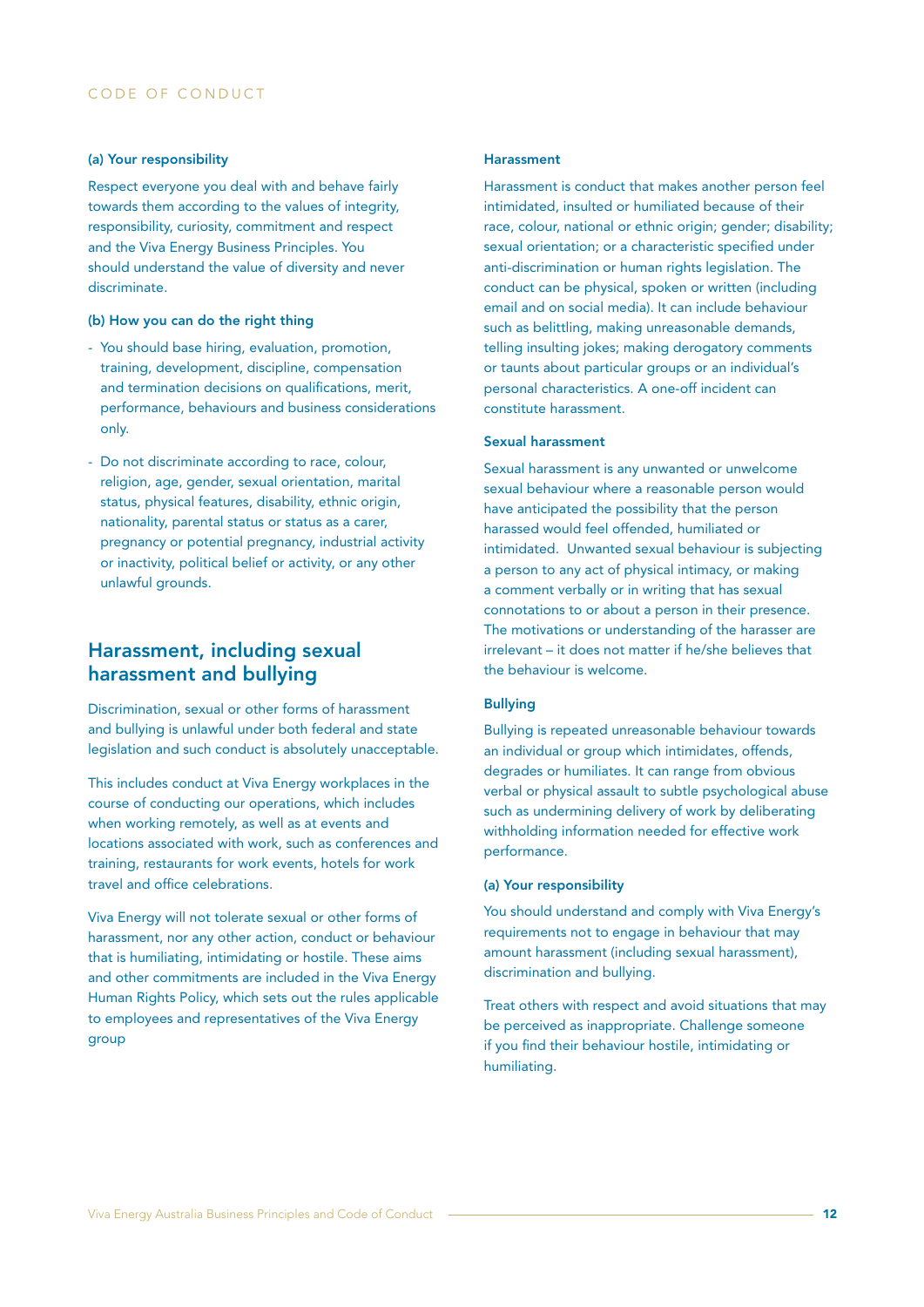### CODE OF CONDUCT

#### (b) How you can do the right thing

- Do not physically or verbally intimidate or humiliate others.
- Never make inappropriate jokes or comments. If you are unsure whether something is inappropriate assume that it is.
- Never distribute or display offensive or derogatory material, including pictures.
- If you feel safe to do so, speak up and tell the person if you are upset by his or her actions or behaviour. Explain why and ask them to stop. If this is not an option, then you should speak to your line manager, People & Culture Lead or a trained Viva Energy Contact Officer.
- Never engage in behaviour of a sexual nature that may be unwelcome or unwanted. If you are unsure whether behaviour is unwelcome, assume that it is.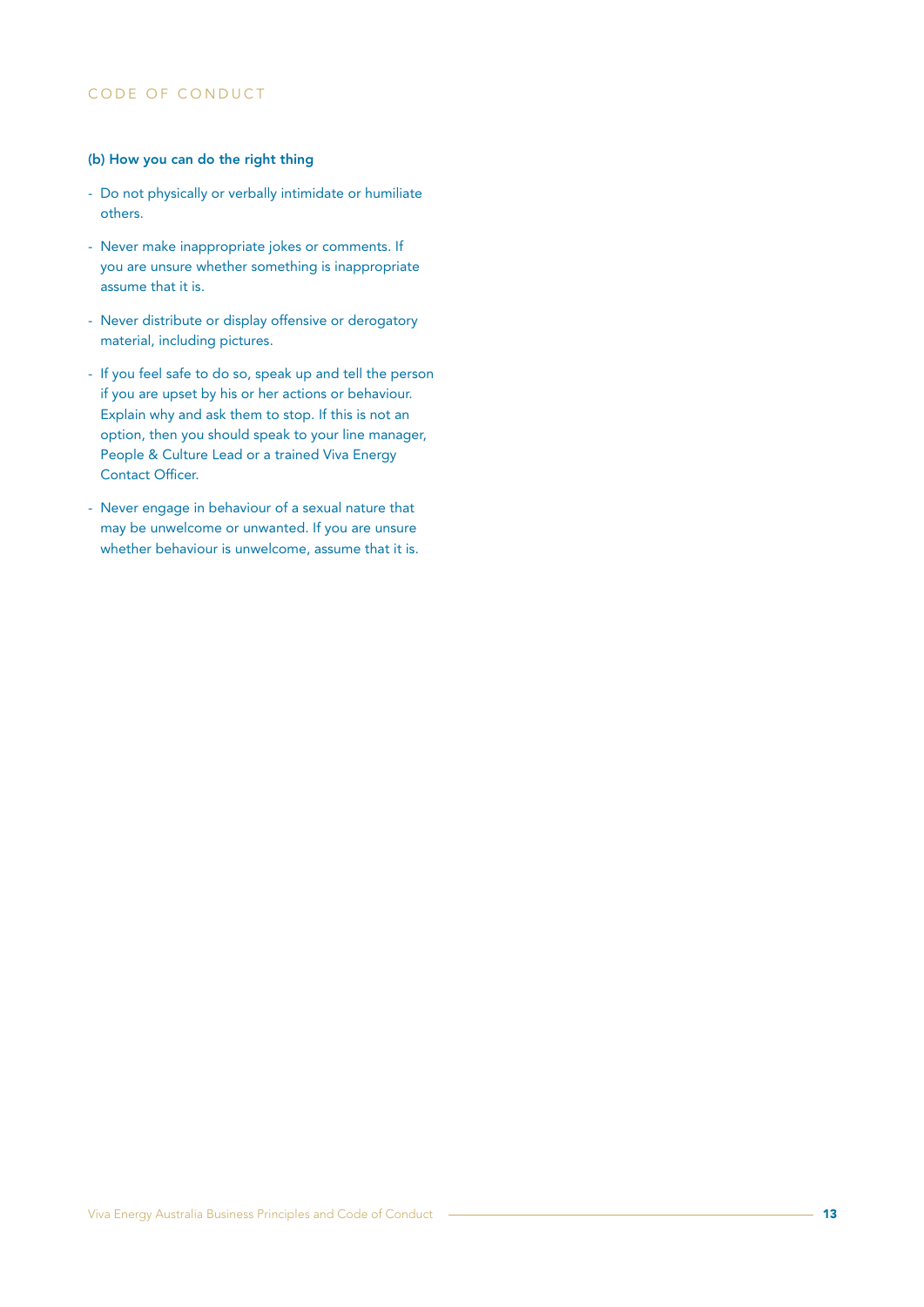### FIGHTING CORRUPT PRACTICES

Viva Energy does not tolerate bribery, insider dealing, fraud or money laundering. You must also avoid any real or potential conflict of interest (or the appearance of a conflict) and never offer or accept inappropriate gifts or hospitality. Remember, even unsubstantiated claims of corruption can damage reputations and business.

### Bribery and corruption

Bribery occurs when you offer, pay, seek or accept a payment, gift or favour to improperly influence a business outcome.

Bribery and corruption – whether involving government officials or commercial entities – can be direct or indirect through third parties such as agents and joint venture partners. It includes facilitation payments. Even turning a blind eye to your suspicions of bribery and corruption can result in liability for Viva Energy and for you personally.

Viva Energy has adopted an Anti-Bribery and Corruption Policy, which sets out in detail the rules applicable to team members and representatives of the Viva Energy group.

#### (a) Your responsibility

You must be familiar with, and strictly comply with, the requirements of the Viva Energy Anti-Bribery and Corruption Policy.

Specifically, you must not offer, pay, make, seek or accept a personal payment, gift or favour in return for favourable treatment to gain any business advantage or to influence business decisions. You must follow the anti-bribery and corruption laws that we are subject to, both those of the countries we are operating in, and those foreign laws which may also apply to conduct in Australia (for example, laws of the United Kingdom and United States). You are liable to disciplinary action including termination of employment, legal proceedings and possibly imprisonment if you are involved in bribery and corruption.

#### (b) How you can do the right thing

- Never offer, pay, make, seek or accept a personal payment, gift or favour in return for favourable treatment, to influence a business outcome or to gain any business advantage.
- Ensure people you work with understand that bribery and corruption is unacceptable. Perform due diligence on counterparties such as suppliers (especially those who represent us to government organisations), joint venture partners, social investment partners, and entities in which Viva Energy plans to invest in accordance with Viva Energy's applicable guidelines and policies.
- If you receive any explicit or implied request for a bribe, or if you are ever offered a bribe, from a third party (including government officials), report it to your line manager, the Executive General Manager - Legal & External Affairs, or a member of Viva Energy's legal department.
- Report your concerns if you suspect or know of corruption in Viva Energy or in any party (entity or individual) Viva Energy does business with.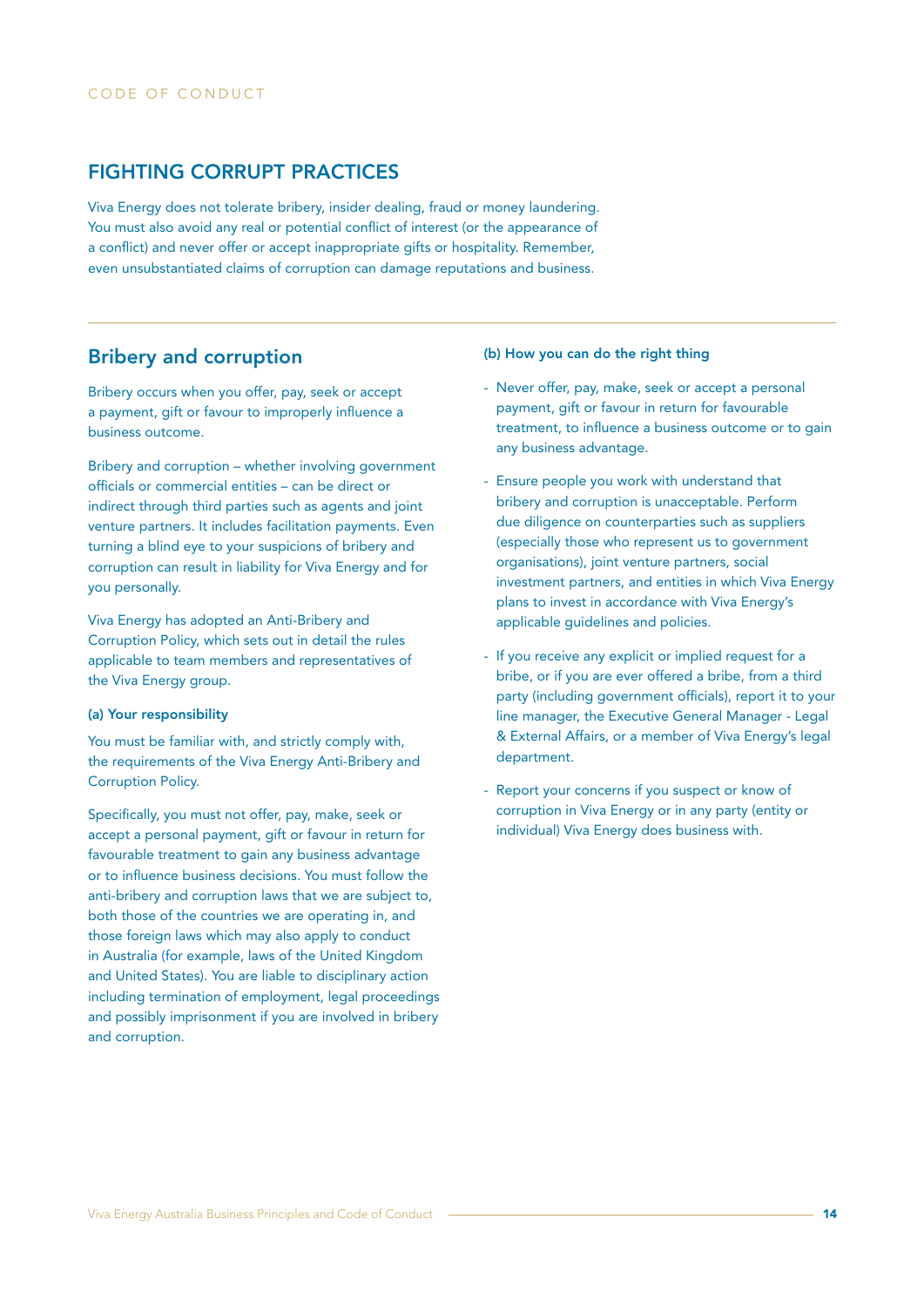# Gifts and hospitality

Viva Energy recognises that the occasional acceptance or offer of modest gifts or hospitality may be a legitimate contribution to good business relationships. However, all gifts and hospitality must comply with the requirements of this section and the Viva Energy Anti-Bribery and Corruption Policy.

#### Your responsibility

Providing or receiving excessive gifts and hospitality is against Viva Energy policy and must never influence your business decisions and must not place you or Viva Energy under any obligation, or be perceived to do so.

You should be particularly careful when offering gifts and hospitality, including travel-related expenses, to government officials (which includes: employees of government authorities such as regulators, or government-owned businesses, local councils and spouses or immediate family members of government officials). Gifts and hospitality that are acceptable between private business partners may be unacceptable between a business and an official.

#### (a) How you can do the right thing

- Never offer, give, seek or accept illegal or inappropriate gifts & hospitality, cash or cash equivalents (including per diem payments), loans or personal services.
- Decline gifts and hospitality if you would feel uncomfortable telling your line manager or supervisor, colleagues, family, friends or the public that you accepted them.
- Do not give or receive gifts and hospitality that can be linked to important business decisions during sensitive decision periods (such as when responding to a tender, seeking tenders or applying for government approvals).
- Viva Energy maintains a gifts and hospitality register (Gifts and Hospitality Register). Record in the Gifts and Hospitality Register any gifts and hospitality offered by or to you, which meet the following criteria:

Gifts and hospitality from any third party, accepted or declined \$250 or greater

Gifts and hospitality to a private/commercial individual, accepted or declined \$250 or greater accepted or declined \$50 or greater

On registration, your line manager will be notified.

Gifts and hospitality to a government official,

If the value of the gift or hospitality is \$500 or greater, you must obtain the approval of your line manager and the general manager (or equivalent) of your business/ function before offering or accepting the gift or hospitality.

These thresholds include amounts paid for spouses or immediate family members.

You should discuss with your line manager or a member of Viva Energy's legal department any situation where you are in doubt.

Line managers, when reviewing or approving gifts and hospitality, must consider the principles of this section of the Code of Conduct.

# Conflicts of interest

You face a conflict of interest (COI) when your personal relationships, participation in external activities or interest in another venture influence or could be perceived to influence your decisions.

#### (a) Your responsibility

You must avoid a COI. Your Viva Energy decisions must not be influenced by personal and private considerations. A failure to follow the requirements of this Code of Conduct or applicable laws or regulations can result in disciplinary action, including termination of employment.

#### (b) How you can do the right thing

- Declare to your line manager or supervisor any matter that could influence or be perceived to influence your decisions or actions at Viva Energy, and give your line manager all the relevant facts in writing.
- Viva Energy maintains a conflicts of interest register (Conflicts of Interest Register). Register all actual or perceived COI in the Conflicts of Interest Register.
- Line managers must agree and record any actions required to mitigate the COI.
- Withdraw from decision-making that creates, or could be perceived to create, a COI.
- Be impartial, professional and competitive in your dealings with contractors and suppliers.

Viva Energy Australia Business Principles and Code of Conduct 15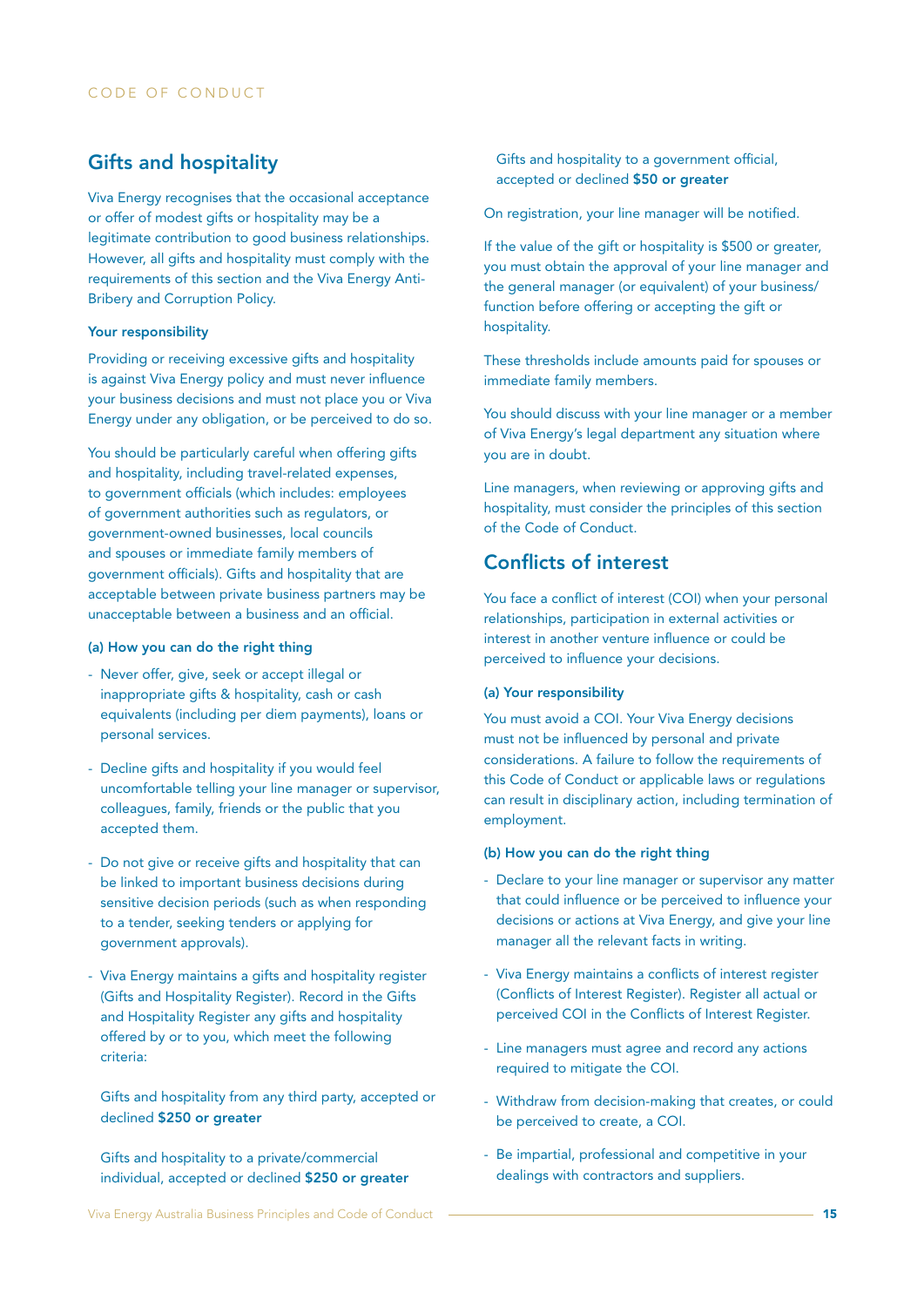#### CODE OF CONDUCT

- Advise your line manager or supervisor if you plan to use your knowledge or position for external material gain.
- You can be active in your own time in community, government, educational and other non-profit organisations if you comply with relevant laws, regulations and this Code of Conduct.
- You can acquire interests in other businesses and perform external professional activities in your own time if no actual or potential COI would result. If in doubt, please consult your line manager or supervisor.
- Be mindful of actual and perceived conflicts that can arise in the context of close personal relationships with another team member. Team members who have the responsibility for or authority to affect the careers or employment of other team members should perform their functions free from any conflict of interest arising from a personal relationship. For example, a conflict of interest will arise from a personal relationship if you have a family, business or personal relationship (including a personal financial interest, sharing living quarters or a romantic relationship) with any other team member within the Viva Energy group and that relationship causes, or might reasonably be anticipated to cause, an inability on your part or their part to perform responsibilities objectively and impartially as far as the other party to the relationship is concerned. You must disclose any conflict of interest arising from a personal relationship to either your line manager or supervisor, the Executive General Manager - Legal & External Affairs or the General Manager – People & Culture. Such disclosures will be treated confidentially.
- The Board must approve the entry into any related party transactions. The Company will only enter into an agreement for the provision of consultancy or similar services by a director or senior executive or by a related party of a director or senior executive if it has independent advice that:
	- the services being provided are outside the ordinary scope of their duties as a director or senior executive (as applicable);
	- the agreement is on arm's length terms; and
	- the remuneration payable under it is reasonable,

– and will provide full disclosure of the material terms of any such agreement that it enters into to its shareholders.

# Market abuse

Market abuse refers to insider dealing and market manipulation. You are involved in insider trading when you trade in shares or other investments in a regulated market (such as commodities and related contracts) while in possession of material non-public information or when you share this information with someone else who then trades in those shares or other securities. Market manipulation means giving out false or misleading information or engaging in conduct in order to influence the price of a share or other investment in a regulated market (including a commodity or contract relating to a commodity).

#### (a) Your responsibility

You must protect confidential business information and never use it for your own benefit, especially to trade in shares or other securities or recommend anyone else to do so. Do not buy or sell shares in any company or trade in other investments while you have inside information about those shares or investments, even if you are no longer a Viva Energy team member or performing work for Viva Energy as a contractor. You must not spread rumours, mislead with false information or manipulate prices.

Make sure that you are aware of, and comply with the company's security trading policy, which is available at: https://www.vivaenergy.com.au

Insider dealing and market abuse are criminal offences and could lead to dismissal, fines or imprisonment. If you believe a colleague to be involved in insider dealing or market manipulation, report this through the appropriate channel.

### Money laundering

Money laundering occurs when the criminal origin or nature of money or assets is hidden in legitimate business dealings or when legitimate funds are used to support criminal activities, including the financing of terrorism. Offences covered by anti-money laundering legislation include: prejudicing or obstructing an investigation and failing to report suspicious activity.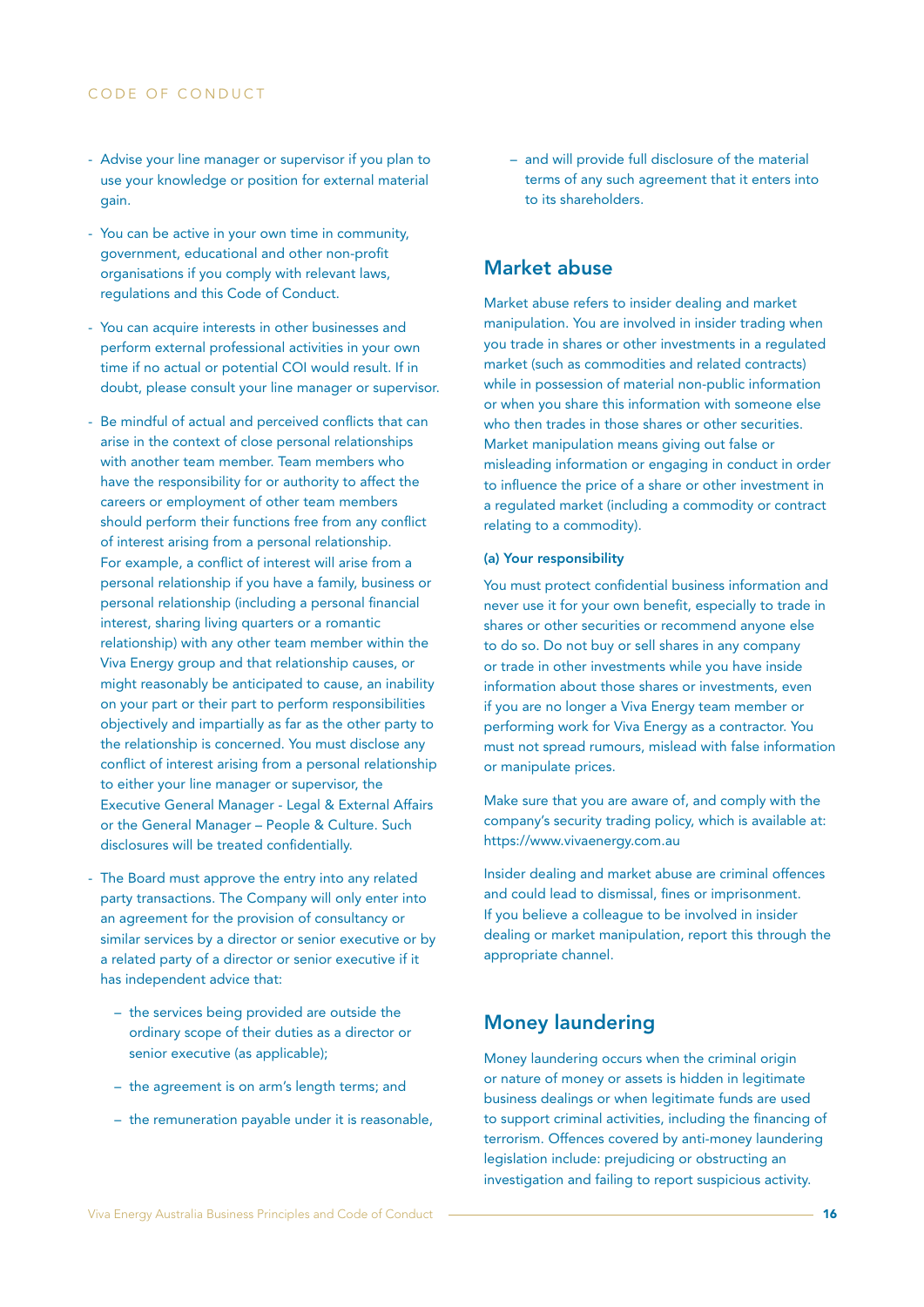### CODE OF CONDUCT

#### (a) Your responsibility

Viva Energy could be exploited by criminals to launder money or fund criminal activities. You must conduct appropriate counterparty due diligence to understand the business and background of our prospective business partners and to determine the origin and destination of money and property. You must not falsify, conceal, destroy or dispose of relevant documents.

In addition, you must report suspicious transactions or incidents of money laundering (Viva Energy will then, in turn, report appropriate matters to authorities). Failure to do so can lead to ,disciplinary action up to and including the termination employment, fines or imprisonment.

# Political activities and payments

Your political activity and payments risk being viewed as those of Viva Energy and may impact our business or reputation.

#### (a) Your responsibility

You must not contribute Viva Energy funds or resources to political campaigns, political parties, political candidates or anyone associated with them. You must ensure your personal political activities are not represented to be those of Viva Energy. Political activity and payments can cause a conflict of interest and can harm Viva Energy business dealings and reputation. A failure to follow the requirements of this Code of Conduct or applicable laws or regulations may result in disciplinary action, including termination of employment.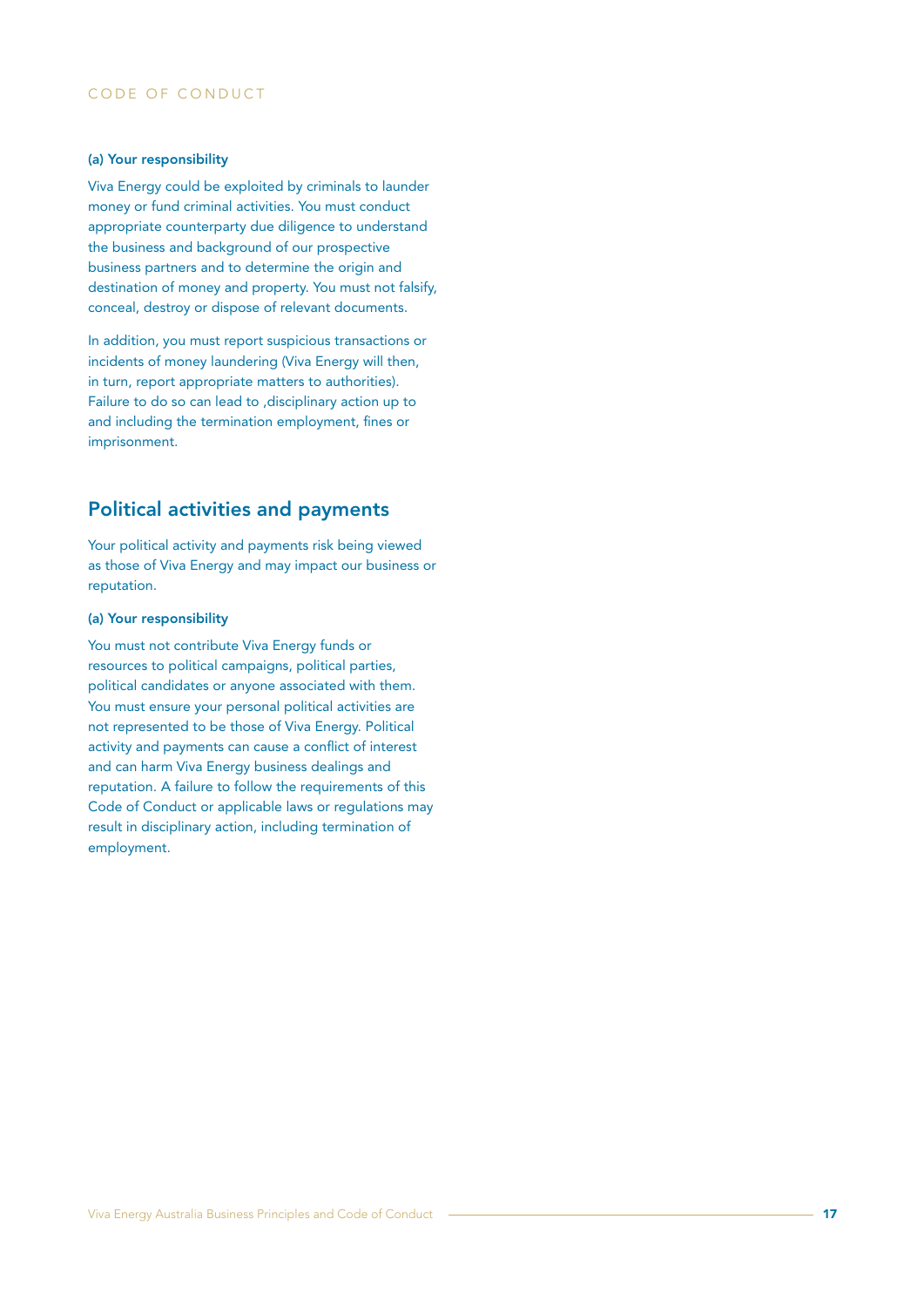### NATIONAL AND INTERNATIONAL TRADE

Viva Energy is committed to free, fair and ethical business. You must follow all applicable trade laws and ensure the Viva Energy core values are applied in your dealings. A failure to comply with these laws and regulations can severely damage our business and expose us to criminal charges. You could face dismissal, fines or imprisonment.

### Competition law

Competition laws protect free enterprise and prohibits behaviour that limits trade or restricts fair competition. These laws apply to every level of business. They combat illegal practices like price-fixing, marketsharing or bid-rigging conspiracies, or behaviours that aim to achieve or maintain monopoly. Viva Energy is committed to free, fair and ethical enterprise and does not tolerate violation of competition laws.

#### (a) Your responsibility

You must not agree with competitors of Viva Energy to fix price or any elements of price (such as discounts, rebates or surcharges), agree with independent dealers or resellers to fix a minimum resale price of a product, or agree with others not to compete in particular markets or for particular customers or accounts. You must not rig bids or tenders, and you must not agree with others to boycott any customers or suppliers except in connection with trade sanctions imposed by law. Agreements with competitors to reduce or stabilise production, capacity or output are forbidden.

Anti-competitive behaviour will damage Viva Energy's business and reputation. Breach of competition laws can severely damage our business and expose us to criminal charges. You could face dismissal, fines or imprisonment.

#### (b) How you can do the right thing

- Do not agree, even informally, with competitors on pricing, production, customers or markets without a lawful reason. Always get legal advice on whether a practice is lawful.
- Decisions on Viva Energy pricing, production, customers and markets must be made by Viva Energy alone.
- Do not discuss with competitors:
	- which suppliers, customers or contractors Viva Energy deals and will deal with; or
	- which markets Viva Energy intends to sell into or on what terms Viva Energy will deal.
- Leave industry meetings if competitively sensitive issues arise and ensure your departure is noticed and recorded/ minuted. Report the matter immediately to a member of Viva Energy's legal department.
- Report your concerns if you know of any potentially anti-competitive practices or if you are uncertain whether practices are legal or not.

# Trade controls and sanctions

Trade (export and import) controls and sanctions laws give countries legal control over the sale, shipment, electronic transfer or disclosure of information, software, goods and services across national borders. Exports include transfers electronically, through discussions or visual inspections, and not only through traditional shipping methods.

Import controls and sanctions laws give countries legal control over the purchase, shipment, electronic transfer or disclosure of information, software, goods and services into their jurisdiction. Import controls apply to Viva Energy as a company and also to you personally. Failure to observe import control laws and sanctions can cause operational delays and damage business. Viva Energy could also face legal consequences, including fines and loss of privileges. You could face dismissal, fines or imprisonment.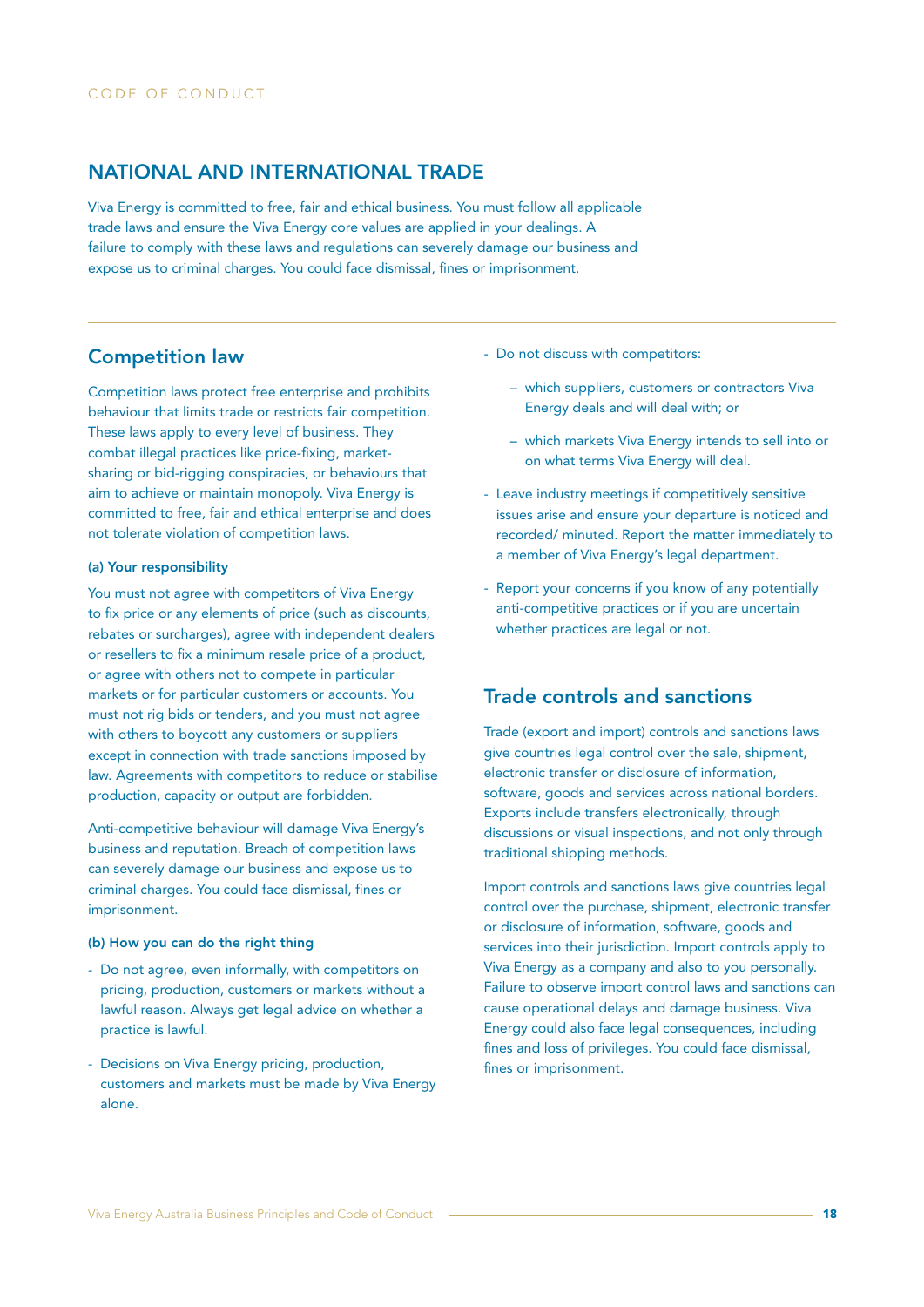#### (a) Your responsibility

When exporting –Think carefully about the potential impact of export control laws, licenses and sanctions before transferring goods, technology, software or services across national borders. Remember that controls and sanctions (or embargoes) can be imposed against countries, entities, individuals and goods or services. You must know which of these controls or sanctions may result in restrictions or prohibitions on the way you conduct business. Viva Energy could face criminal charges, fines and loss of export privileges if you do not comply with the relevant controls and sanctions. You could face dismissal, fines or imprisonment.

When importing – Assess your counterparty and the origin of the goods/services being imported to ensure that there are no trade controls/sanctions that apply. Remember that trade controls and sanctions (or embargoes) can be imposed against countries, entities, individuals and goods or services. Furthermore, you must meet import requirements when bringing goods or services into a country, ensuring applicable duties, levies and taxes are paid. You must not bring restricted goods into a country without declaring them. You must not import prohibited goods.

You must seek legal advice if you have doubts about export and import controls or sanctions.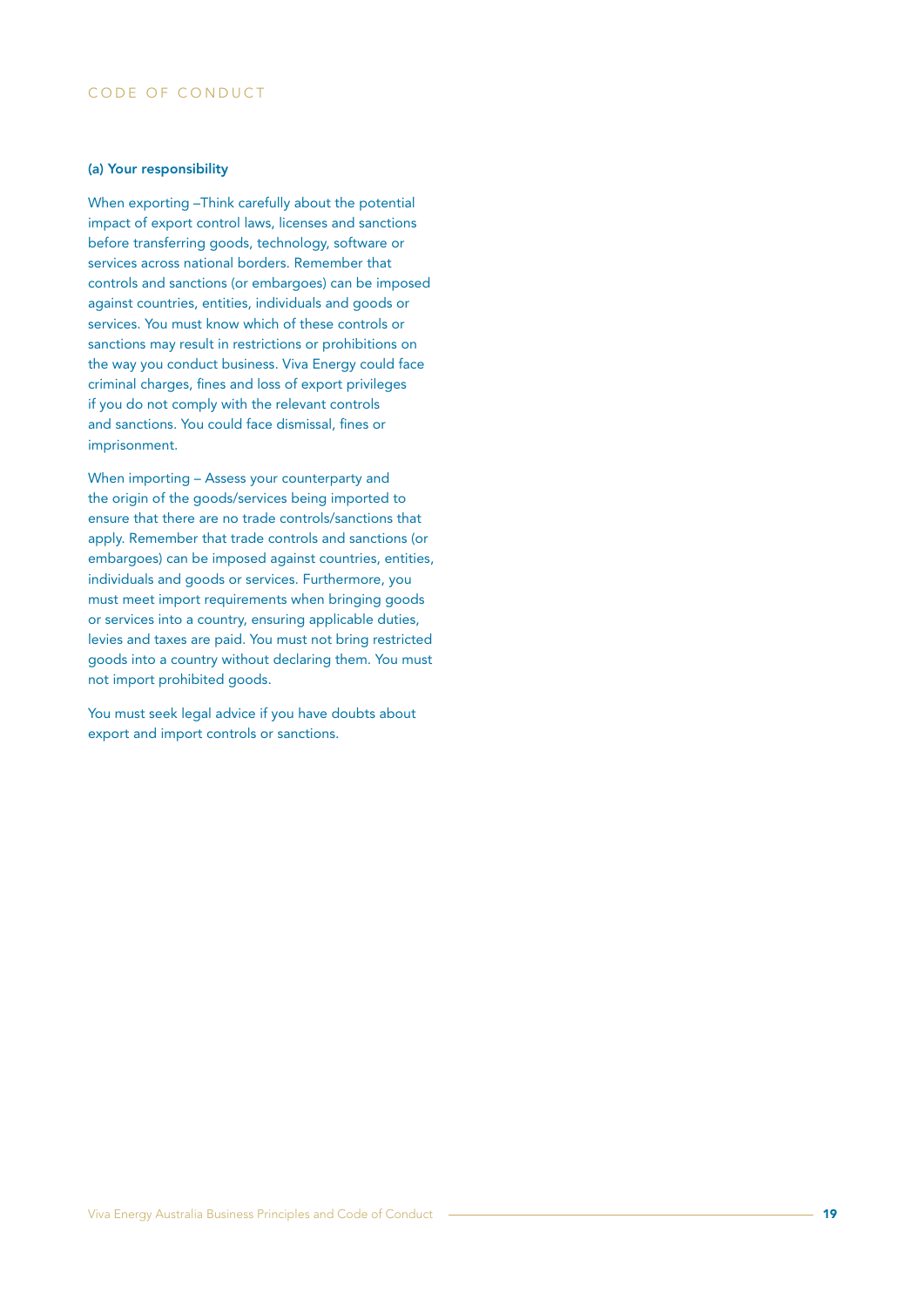# Safeguarding information and assets

Intellectual, physical and financial corporate assets are valuable and must be preserved, protected and managed properly. Personal information and intellectual property (IP) must be safeguarded. Information technology (IT) and communications facilities should be used responsibly. Records must be accurate and appropriately retained. Fraud, theft, abuse or misuse of Viva Energy assets is unacceptable.

# Intellectual property and protection of assets

Corporate assets can be financial, physical or intangible and include buildings, equipment, funds, software, know-how, data, patents and other IP. IP assets and rights, including patents, trademarks, know-how, and trade secrets relating to Viva Energy's operations or technologies are valuable assets.

#### (a) Your responsibility

You must protect Viva Energy assets (including company funds, property or equipment) against waste, loss, damage, misuse, theft, misappropriation or infringement. These assets must not be used for personal benefit and you must also take appropriate precautions to prevent their theft, damage or misuse. You must use Viva Energy assets appropriately and responsibly.

If incurring business-related expenses, you must do so sensibly and effectively, consistent with Viva Energy's policies and procedures. No entry should be made in Viva Energy's records that distorts or disguises the true nature of any transaction. Submission of a fraudulent expense report is regarded as serious misconduct. The misuse of Viva Energy's assets constitutes theft and/or fraud.

Viva Energy companies must properly protect Viva Energy IP and all third party IP that Viva Energy companies are entitled to use under licence. You must respect the physical and intangible assets of others.

Third party IP rights must not be knowingly infringed.

# Use of IT

IT and communication facilities include personal computers, mobile and desk phones and other personal devices. A limited use of Viva Energy IT and communication facilities for personal use is generally acceptable. The use, including your personal use, of Viva Energy IT and communication facilities is logged and monitored.

#### (a) Your responsibility

You should apply high ethical standards, comply with applicable laws and regulations, and ensure you meet the principles in this section of the Code of Conduct when using Viva Energy IT and communication facilities. Your personal use of Viva Energy's IT and communication facilities should not incur more than a nominal cost or negatively affect productivity.

#### (b) How you can do the right thing

- Maintain the secrecy and security of any Viva Energy assigned personal identification, authentication and access control information or device, including facility access devices (e.g. keys, swipe-cards), pin numbers and passwords, and use the other applicable Viva Energy security measures.
- You will be held accountable for all access to Viva Energy computer systems via any company assigned personal identification, authentication and access control device.
- Report to Viva Energy's IT service desk all incidents when core data or functionality is not available, confidentiality has been lost (including loss or theft of equipment such as computers, mobile phones, tablets, external drives and memory sticks), integrity and/or regulatory compliance has been compromised.
- Computer workstations/laptops must be locked, logged out or shut down when you leave your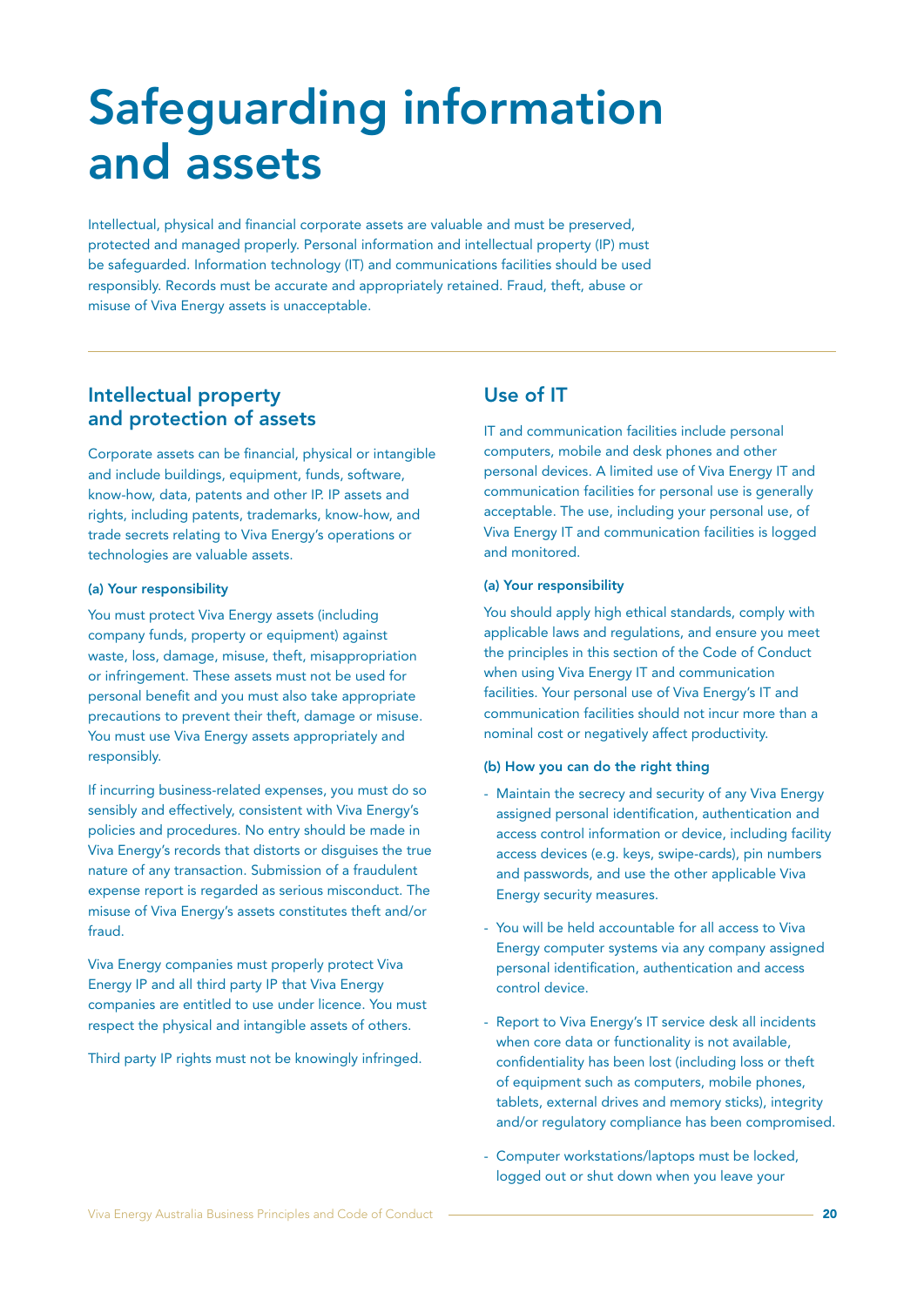workstation unattended and at the end of the work day. Portable devices like laptops and tablets that remain in the office overnight must be shut down and securely locked away. Only use a removable memory stick, jump drive or external hard drive when absolutely necessary; any type of storage device such as USB drives, or external hard drives must be encrypted. They must be treated as sensitive and locked away when not in use.

- Get authorisation before installing software on Viva Energy devices and / or when connecting to the Viva Energy IT environment. Comply with the relevant software licence terms and conditions.
- Include the Viva Energy name or brand in your business communications but remove it from your personal emails.
- Ensure your personal use of Viva Energy IT and communication facilities is occasional and brief.
- Do not use Viva energy IT or communication facilities for unlawful or immoral activities or purposes (including the violation of IP rights or the commission of cybercrime), or to gamble, or to conduct your own business activities.
- Do not use the Viva Energy network or data storage space on the network for entertainment purposes or to store your personal data.
- Do not upload, download, send or view pornography or other indecent or objectionable material or material that is illegal or which could cause offence, anxiety, inconvenience or annoyance to your colleagues.

# **Privacy**

Privacy laws safeguard information about individuals. Viva Energy respects the basic right of individuals – including team members, customers and suppliers – to privacy.

#### (a) Your responsibility

You must respect a person's right to privacy and follow applicable laws and Viva Energy's Privacy Policy when gathering or using their data. Personal information about individuals must be protected from misuse. You must follow correct procedures when collecting, using and sharing this data.

### Records management

Records are valuable company assets and must be properly managed. Viva Energy must be able to retrieve records quickly and reliably. When a record's retention period is over, appropriate disposal is required.

A "record" contains information that is evidence of a business activity or required for legal, tax, regulatory and accounting purposes or is important to Viva Energy business or corporate memory. It is the content which determines a record not its format. Records include contracts, audit reports, financial information, product specifications, corporate policies, guidelines and procedures and minutes of meetings.

#### (a) Your responsibility

You must understand which information is a record which must, therefore, be properly managed and which must be disposed of when no longer of value. Failure to manage records effectively can lead to significant business risks that may have negative financial, competitive, reputation, compliance and regulatory consequences and can breach legal, accounting, tax and regulatory requirements. Individuals must manage their records in accordance with Viva Energy's applicable guidelines and policies on records management. Viva Energy has designated certain individuals as a "records focal points". Seek advice from the records focal point for your business if you require further information.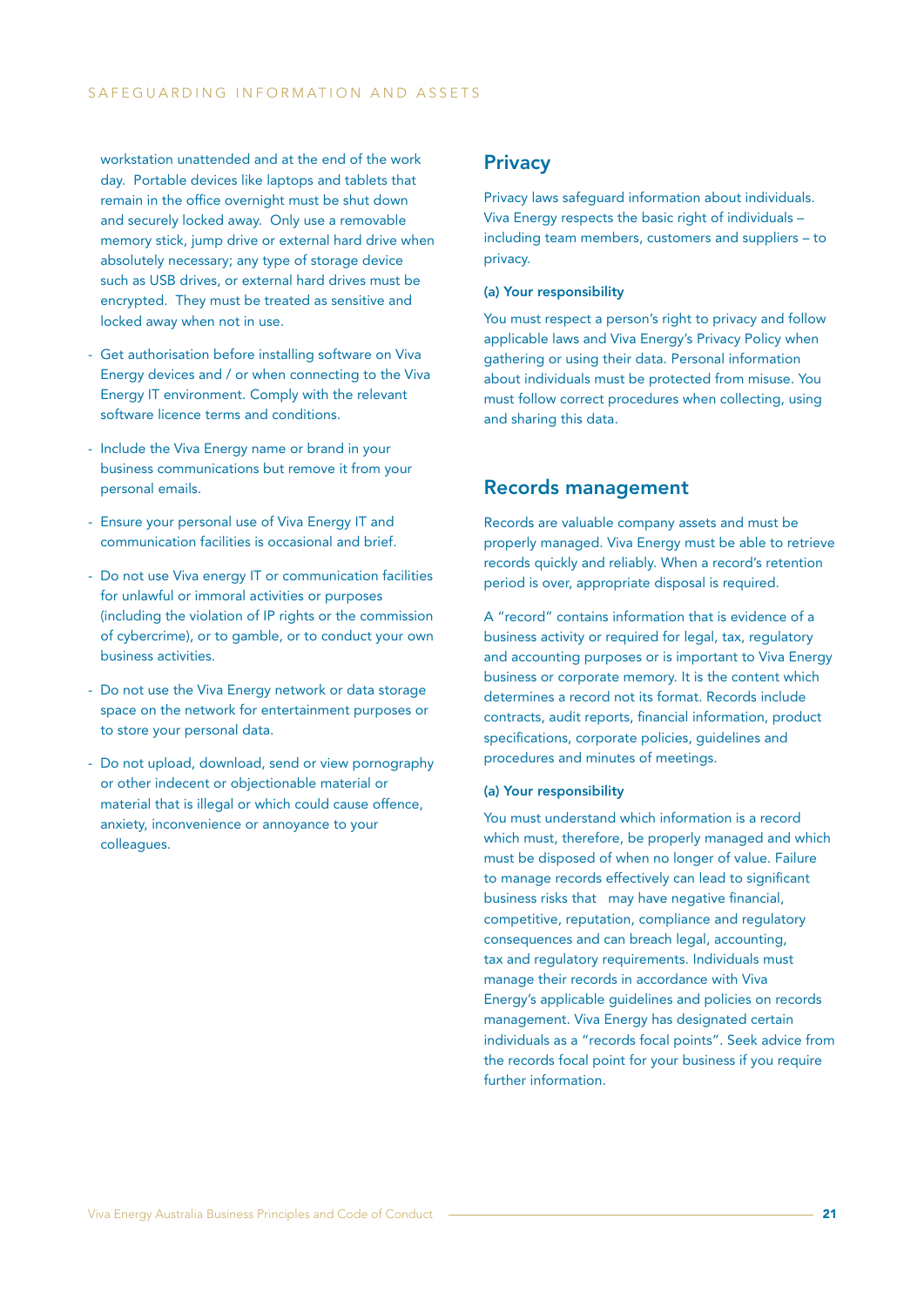# Communications

Your communications are a reflection on Viva Energy. Ensure your communications are necessary and appropriate and that you follow applicable Viva Energy guidelines relating to communications and/or branding, any Viva Energy internal procedures and Viva Energy policies (including the Privacy Policy). Failure to safeguard information can damage Viva Energy's reputation and its ability to conduct business effectively.

Inappropriate, inaccurate or careless communication across any medium or channel (including social media) can create serious reputation, liability and compliance risks for you and Viva Energy. This includes ensuring that all verbal and written communications (including emails) do not mislead or deceive customers or other businesses and otherwise comply with the Competition and Consumer Act, Spam Act and the Privacy Act.

As a company listed on the ASX, Viva Energy has obligations under the ASX Listing Rules and the Corporations Act in relation to the periodic and continuous disclosure of information about the company and its operations. Viva Energy is committed to ensuring compliance with these obligations and to ensuring that all shareholders and the market are provided with complete and timely information regarding Viva Energy's activities.

Viva Energy has adopted a Disclosure Policy, which sets out your individual responsibilities in this regard. In addition to potential disciplinary action, including termination of your employment with Viva Energy, failure to comply with continuous disclosure obligations can give rise to personal liability, including fines or possible imprisonment.

# Business communications and public disclosure

#### (a) Your responsibility

Any written or oral communication, including content on Viva Energy's website/social media platforms and external presentations, made publicly on behalf of Viva Energy is a public disclosure. You must not make public disclosures about Viva Energy's business activities if you are not authorised to do so including on personal communication channels including social media platforms.

You must read, understand, and comply with the Viva Energy Disclosure Policy.

You must protect confidential information and not disclose confidential information to companies or individuals outside the Viva Energy group unless you are authorised to do so.

If you are authorised to disclose information you must ensure it is true, accurate and not misleading. You must not engage with the media without clearance from the Viva Energy external communications team (External Communications Team). You must observe mandatory rules issued in relation to business communications.

#### (b) The principles

- Comply with all applicable Viva Energy policies, including the Disclosure Policy, guidelines, standards and requirements regarding the disclosure of information and information security classifications. Comply with all applicable laws and regulations.
- Do not engage with the media unless the required clearances have been obtained from the External Communications Team.
- Only make public disclosures if you have been authorised by your line manager and the External Communications Team to do so.
- Make sure that you adhere to the Viva Energy brand guidelines and obtain prior approval from a member of the Viva Energy brand team whenever you use Viva Energy branding and/or Shell trademarks.
- In your business communications and public disclosures:
	- ensure they are true, accurate and not misleading;
	- do not write speculative opinions;
	- do not exaggerate;
	- do not engage in "casual conversation" on sensitive or confidential matters; and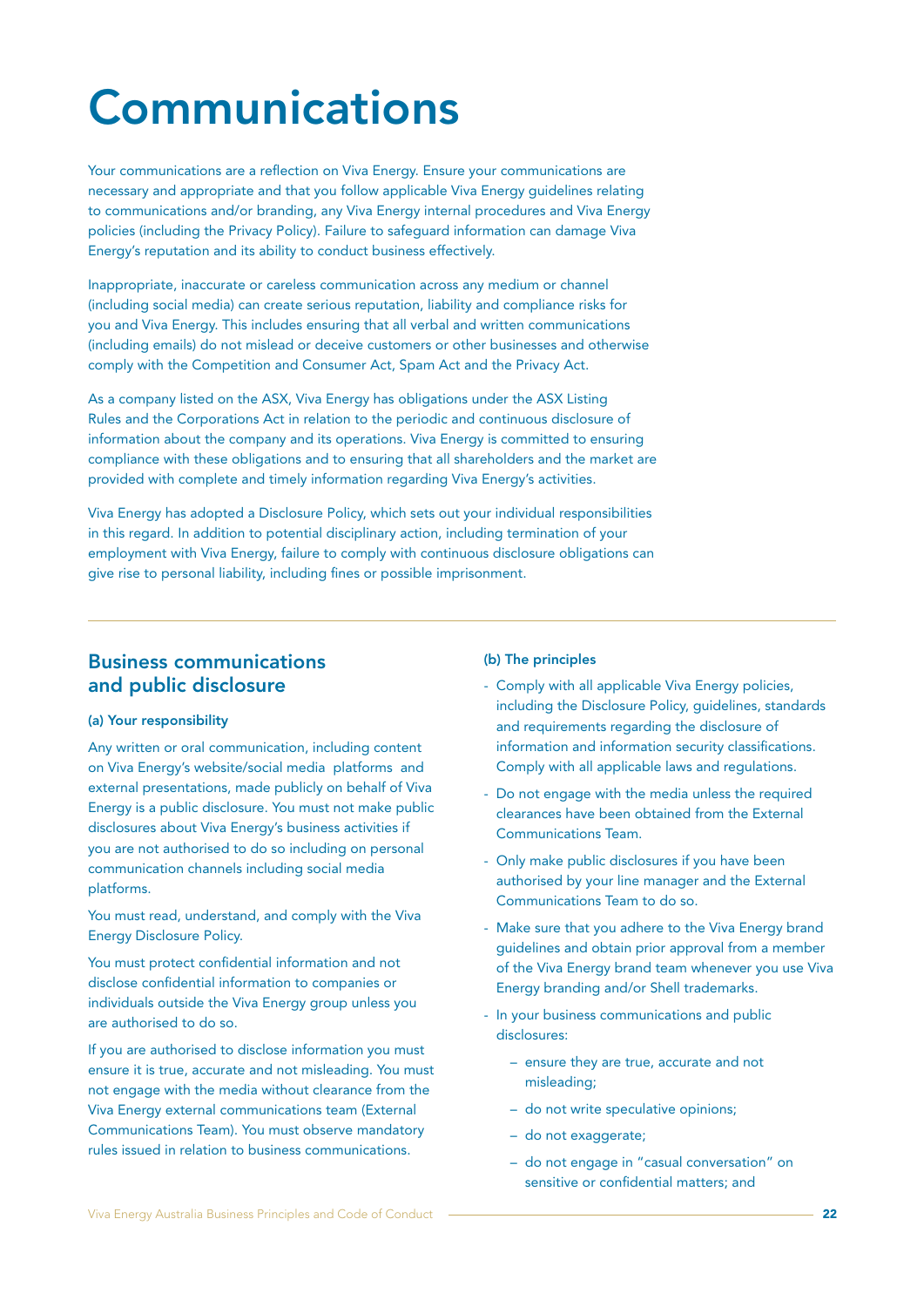- do not joke or make light of serious matters.
- Before making any communication, especially on a sensitive issue or problem, ask yourself:
	- would I be comfortable if the communication appeared on the front page of a newspaper or went viral on social media, or was produced as evidence in legal proceedings;
	- do I need to make this communication and if so, what is the best way to communicate, and have I obtained all relevant approvals.
- State which company in the Viva Energy group the communication is coming from.
- Protect confidential information and report the loss or theft of Viva Energy information to your line manager or supervisor.

# Social media

Viva Energy supports the use of social media as an important tool of business engagement. However when engaging in social media, either for personal use or when representing Viva Energy, team members and contractors must be aware of, and comply with, the requirements of this Code of Conduct.

#### (a) Your responsibility

You are personally responsible for what you publish on any form of social media.

You must not represent Viva Energy in social media unless you are authorised to do so. Further, you must not represent entities with which Viva Energy has a relationship (including Coles Express and Shell) (Relationship Entities) without being authorised to do so, which may require the authorisation of the relevant business partner. If so authorised, you must ensure that all communications comply with the requirements of this Code of Conduct, in particular those set out in the "Business communications & public disclosure" section, and (where applicable) with any requirements imposed by the relevant Relationship Entity.

If using social media in a personal capacity, your communications/social media activity must not bring Viva Energy (or its Relationship Entities) into disrepute or otherwise negatively impact on the reputation of Viva Energy (or its Relationship Entities), must not disclose confidential information and must not infer or imply Viva Energy's (or any Relationship Entities) endorsement of your personal views. Your personal use of social media (either using Viva Energy IT equipment or your own) must not compromise your effectiveness at work.

Be aware that inappropriate use of social media can result in disciplinary action, including termination of employment.

#### (b) How you can do the right thing

- You are encouraged to actively engage in existing official online communities and social media platforms, however, you must not create your own official or unofficial presence using Viva Energy logos or trademarks, or using logos or trademarks used by Viva Energy under licence (including Shell branding, logos or trademarks).
- Representing Viva Energy on social media You must not represent Viva Energy unless you are authorised to do so by the Viva Energy brand team and/or External Communications Team. If so authorised, then you must:
	- Disclose that you are a Viva Energy team member and be clear about which business you are representing and your role.
	- Disclose only publically available information. You must not comment on or disclose confidential or market sensitive information about Viva Energy or any of its Relationship Entities, partners, vendors or customers.
	- Ensure that the content that you publish is factually accurate.
	- Ensure you are not the first to make a Viva Energy announcement unless you are authorised to do so.
	- Be respectful of all individuals and communities you interact with online.
	- Not post material that is obscene, defamatory, threatening, discriminatory or hateful to any person or entity or is otherwise unlawful.
	- Not disclose other people's personal information.
	- Correct any error quickly if you think you have made one (e.g. declare that you are modifying an earlier post or remove it immediately).
	- Respect copyright, privacy, financial disclosure and other applicable laws when publishing on social media platforms.